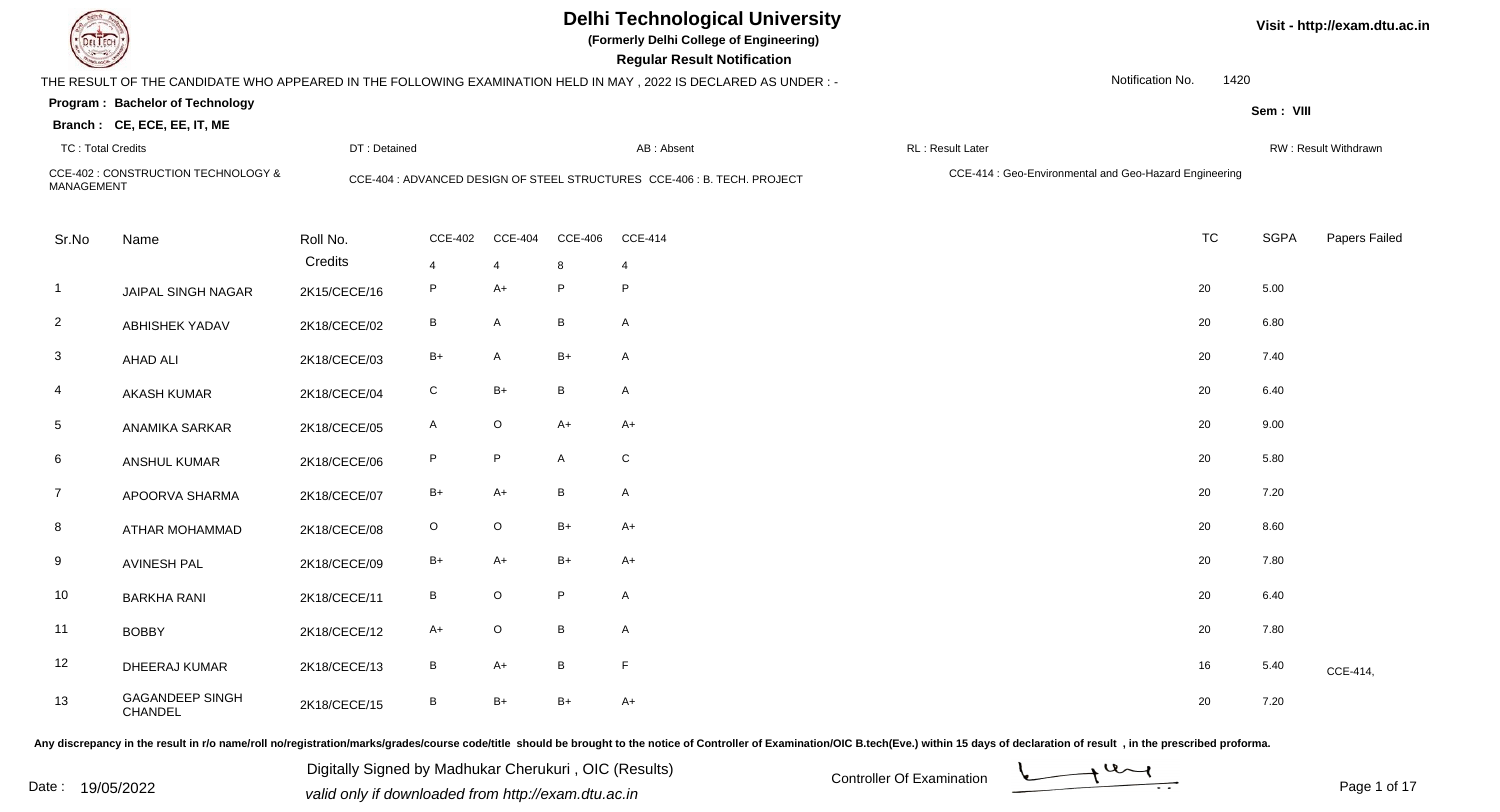|                          |                                                                |              |                         |                         |                 | <b>Delhi Technological University</b><br>(Formerly Delhi College of Engineering)<br><b>Regular Result Notification</b> |                                                        |                  |             | Visit - http://exam.dtu.ac.in |
|--------------------------|----------------------------------------------------------------|--------------|-------------------------|-------------------------|-----------------|------------------------------------------------------------------------------------------------------------------------|--------------------------------------------------------|------------------|-------------|-------------------------------|
|                          |                                                                |              |                         |                         |                 | THE RESULT OF THE CANDIDATE WHO APPEARED IN THE FOLLOWING EXAMINATION HELD IN MAY, 2022 IS DECLARED AS UNDER :-        |                                                        | Notification No. | 1420        |                               |
|                          | Program: Bachelor of Technology<br>Branch: CE, ECE, EE, IT, ME |              |                         |                         |                 |                                                                                                                        |                                                        |                  | Sem: VIII   |                               |
| <b>TC: Total Credits</b> |                                                                | DT: Detained |                         |                         |                 | AB: Absent                                                                                                             | RL: Result Later                                       |                  |             | RW: Result Withdrawn          |
| <b>MANAGEMENT</b>        | CCE-402 : CONSTRUCTION TECHNOLOGY &                            |              |                         |                         |                 | CCE-404 : ADVANCED DESIGN OF STEEL STRUCTURES CCE-406 : B. TECH. PROJECT                                               | CCE-414 : Geo-Environmental and Geo-Hazard Engineering |                  |             |                               |
| Sr.No                    | Name                                                           | Roll No.     | <b>CCE-402</b>          | <b>CCE-404</b>          | <b>CCE-406</b>  | <b>CCE-414</b>                                                                                                         |                                                        | <b>TC</b>        | <b>SGPA</b> | Papers Failed                 |
|                          |                                                                | Credits      | $\overline{\mathbf{A}}$ | $\overline{\mathbf{A}}$ | 8               | $\overline{\mathbf{A}}$                                                                                                |                                                        |                  |             |                               |
| 14                       | <b>GAURAV SOLANKI</b>                                          | 2K18/CECE/16 | В                       | A                       | $B+$            | $\mathsf{A}$                                                                                                           |                                                        | 20               | 7.20        |                               |
| 15                       | <b>GAUTAM</b>                                                  | 2K18/CECE/17 | $B+$                    | $\, {\bf B} \,$         | $\mathsf{A}$    | $\mathsf{A}$                                                                                                           |                                                        | 20               | 7.40        |                               |
| 16                       | <b>HARSHIT SIRASWAR</b>                                        | 2K18/CECE/18 | B+                      | $A+$                    | B               | $A+$                                                                                                                   |                                                        | 20               | 7.40        |                               |
| 17                       | JITENDER KUMAR                                                 | 2K18/CECE/19 | $B+$                    | $\mathsf O$             | $B+$            | $\mathsf{A}$                                                                                                           |                                                        | 20               | 7.80        |                               |
| 18                       | <b>JIVESH CHAUDHARY</b>                                        | 2K18/CECE/20 | $\mathsf{A}$            | $A+$                    | $B+$            | $A+$                                                                                                                   |                                                        | 20               | 8.00        |                               |
| 19                       | <b>JYOTI KUMARI</b>                                            | 2K18/CECE/21 | P                       | ${\bf C}$               | $\, {\bf B} \,$ | F                                                                                                                      |                                                        | 16               | 4.20        | CCE-414,                      |
| 20                       | KAMAL KUMAR SINGH                                              | 2K18/CECE/22 | $B+$                    | $B+$                    | $B+$            | $\mathsf{A}$                                                                                                           |                                                        | 20               | 7.20        |                               |
| 21                       | <b>KAPIL GARG</b>                                              | 2K18/CECE/23 | $\mathsf{A}$            | $A+$                    | $\mathsf{A}$    | $A+$                                                                                                                   |                                                        | 20               | 8.40        |                               |
| 22                       | <b>KARTIK</b>                                                  | 2K18/CECE/24 | B+                      | $A+$                    | $B+$            | $\mathsf{A}$                                                                                                           |                                                        | 20               | 7.60        |                               |
| 23                       | KARTIK BHARDWAJ                                                | 2K18/CECE/25 | B+                      | $\mathsf{A}$            | $\, {\bf B} \,$ | $A+$                                                                                                                   |                                                        | 20               | 7.20        |                               |
| 24                       | <b>KRITESH KUMAR</b>                                           | 2K18/CECE/26 | A+                      | $A+$                    | $\circ$         | $A+$                                                                                                                   |                                                        | 20               | 9.40        |                               |
| 25                       | KULDEEP GURJAR                                                 | 2K18/CECE/27 | В                       | A                       | B               | $B+$                                                                                                                   |                                                        | 20               | 6.60        |                               |
| 26                       | <b>KUNAL</b>                                                   | 2K18/CECE/29 | $B+$                    | $\mathsf O$             | B               | $\mathsf{A}$                                                                                                           |                                                        | 20               | 7.40        |                               |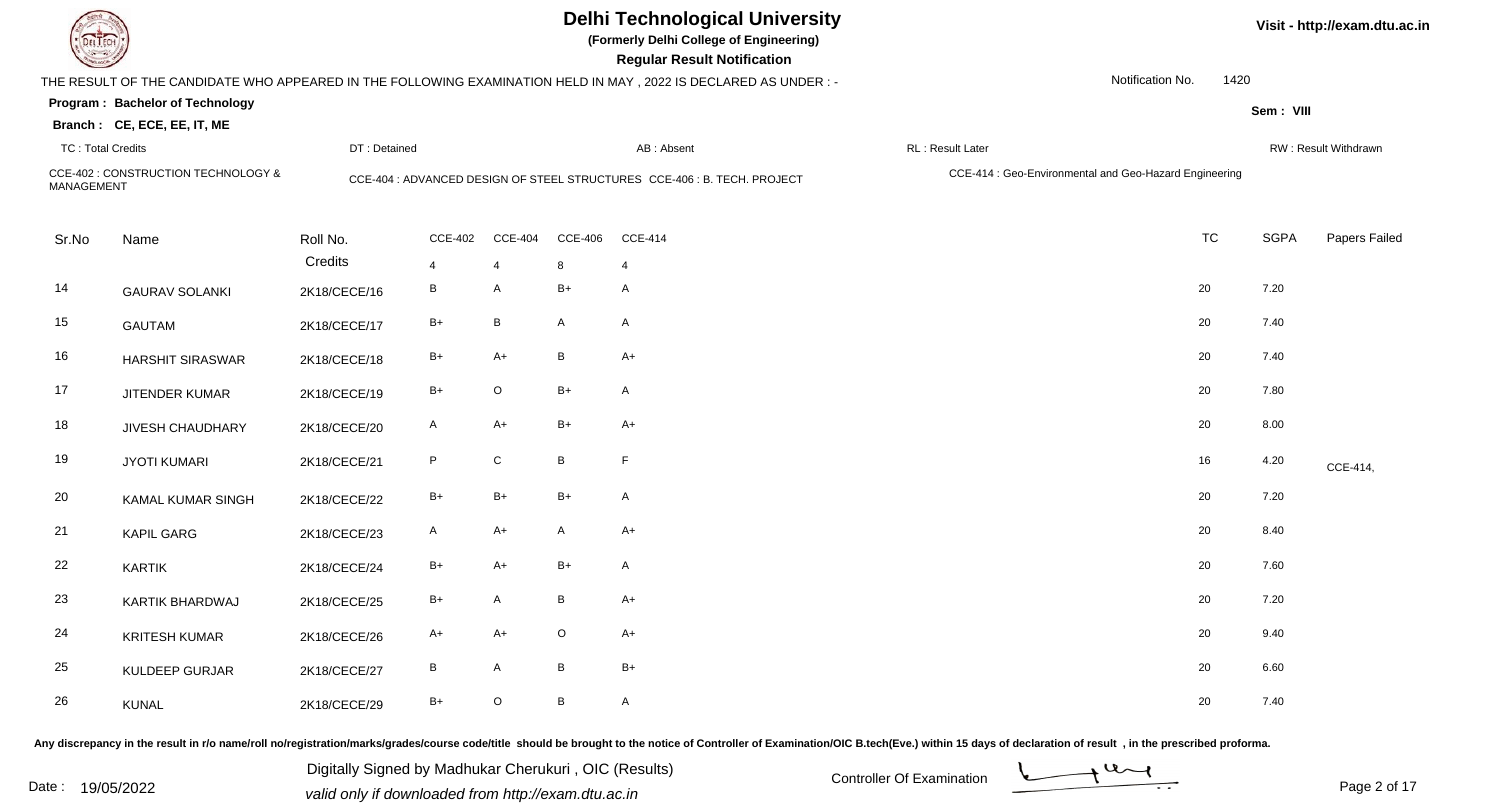|                          |                                                                |              |                |                |                | <b>Delhi Technological University</b><br>(Formerly Delhi College of Engineering)<br><b>Regular Result Notification</b> |                                                        |                  |      |             | Visit - http://exam.dtu.ac.in |
|--------------------------|----------------------------------------------------------------|--------------|----------------|----------------|----------------|------------------------------------------------------------------------------------------------------------------------|--------------------------------------------------------|------------------|------|-------------|-------------------------------|
|                          |                                                                |              |                |                |                | THE RESULT OF THE CANDIDATE WHO APPEARED IN THE FOLLOWING EXAMINATION HELD IN MAY , 2022 IS DECLARED AS UNDER :-       |                                                        | Notification No. | 1420 |             |                               |
|                          | Program: Bachelor of Technology<br>Branch: CE, ECE, EE, IT, ME |              |                |                |                |                                                                                                                        |                                                        |                  |      | Sem: VIII   |                               |
| <b>TC: Total Credits</b> |                                                                | DT: Detained |                |                |                | AB: Absent                                                                                                             | RL: Result Later                                       |                  |      |             | RW: Result Withdrawn          |
| <b>MANAGEMENT</b>        | CCE-402 : CONSTRUCTION TECHNOLOGY &                            |              |                |                |                | CCE-404 : ADVANCED DESIGN OF STEEL STRUCTURES CCE-406 : B. TECH. PROJECT                                               | CCE-414 : Geo-Environmental and Geo-Hazard Engineering |                  |      |             |                               |
| Sr.No                    | Name                                                           | Roll No.     | <b>CCE-402</b> | <b>CCE-404</b> | <b>CCE-406</b> | <b>CCE-414</b>                                                                                                         |                                                        | <b>TC</b>        |      | <b>SGPA</b> | Papers Failed                 |
|                          |                                                                | Credits      | 4              | $\overline{4}$ | 8              | $\overline{4}$                                                                                                         |                                                        |                  |      |             |                               |
| 27                       | <b>MANISH SINGHAL</b>                                          | 2K18/CECE/30 | $\mathsf{A}$   | $B+$           | $\mathsf{A}$   | ${\bf C}$                                                                                                              |                                                        | 20               |      | 7.20        |                               |
| 28                       | MANOJ KUMAR BAIRWA                                             | 2K18/CECE/31 | A              | $\mathsf{A}$   | B              | $B+$                                                                                                                   |                                                        | 20               |      | 7.00        |                               |
| 29                       | <b>MANSI SHARMA</b>                                            | 2K18/CECE/32 | $\circ$        | $A+$           | $B+$           | $A+$                                                                                                                   |                                                        | 20               |      | 8.40        |                               |
| 30                       | <b>MANTHAN</b>                                                 | 2K18/CECE/33 | $\mathsf{A}$   | $\mathsf O$    | $B+$           | $A+$                                                                                                                   |                                                        | 20               |      | 8.20        |                               |
| 31                       | MD ARMAN ALAM                                                  | 2K18/CECE/34 | ${\bf C}$      | $\mathsf O$    | $B+$           | A                                                                                                                      |                                                        | 20               |      | 7.40        |                               |
| 32                       | <b>MOHD SHARIK</b>                                             | 2K18/CECE/36 | $B+$           | $\mathsf O$    | $B+$           | A                                                                                                                      |                                                        | 20               |      | 7.80        |                               |
| 33                       | <b>MOHIT</b>                                                   | 2K18/CECE/37 | $B+$           | $A+$           | C              | $\sf B$                                                                                                                |                                                        | 20               |      | 6.40        |                               |
| 34                       | <b>MOHIT KUMAR</b>                                             | 2K18/CECE/38 | $\, {\sf B}$   | $B+$           | $\mathsf{A}$   | $B+$                                                                                                                   |                                                        | 20               |      | 7.20        |                               |
| 35                       | <b>MRITUNJAY KUMAR</b>                                         | 2K18/CECE/39 | $B+$           | $\, {\bf B}$   | $B+$           | A                                                                                                                      |                                                        | 20               |      | 7.00        |                               |
| 36                       | MUHAMMAD ASIF                                                  | 2K18/CECE/40 | $\mathsf{A}$   | $\mathsf{A}$   | $B+$           | A                                                                                                                      |                                                        | 20               |      | 7.60        |                               |
| 37                       | <b>OBAID KHAN</b>                                              | 2K18/CECE/41 | $\mathsf{A}$   | $\mathsf{A}$   | $B+$           | $\mathsf{A}$                                                                                                           |                                                        | 20               |      | 7.60        |                               |
| 38                       | PRASHANT HARITH                                                | 2K18/CECE/42 | B              | $A+$           | B              | $\mathsf{A}$                                                                                                           |                                                        | 20               |      | 7.00        |                               |
| 39                       | PREM NATH MISHRA                                               | 2K18/CECE/43 | B+             | $\mathsf{A}$   | A              | A                                                                                                                      |                                                        | 20               |      | 7.80        |                               |

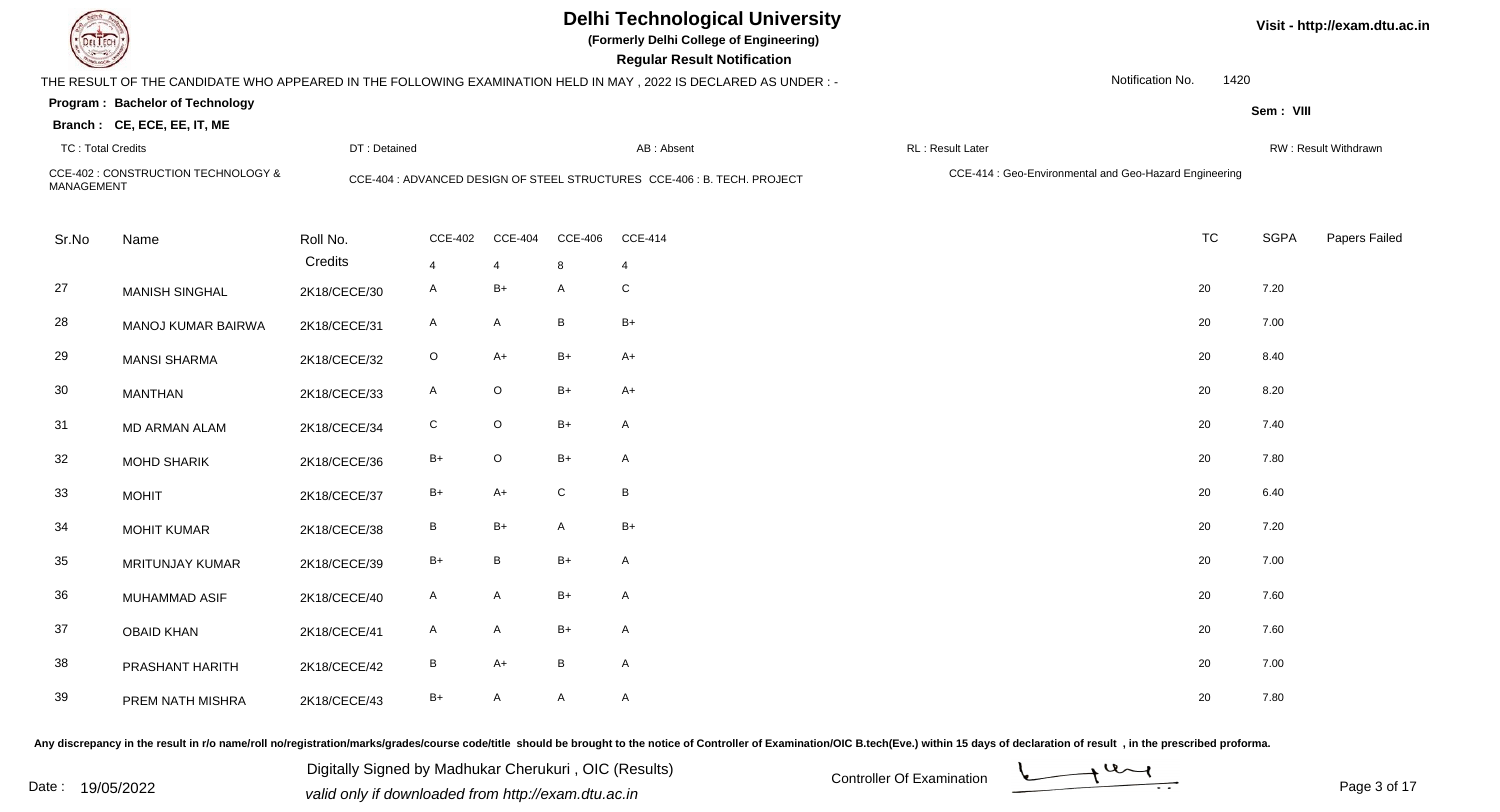|                          |                                                                |              |                |                 |                | <b>Delhi Technological University</b><br>(Formerly Delhi College of Engineering)<br><b>Regular Result Notification</b> |                                                        |                  | Visit - http://exam.dtu.ac.in |                      |  |  |  |
|--------------------------|----------------------------------------------------------------|--------------|----------------|-----------------|----------------|------------------------------------------------------------------------------------------------------------------------|--------------------------------------------------------|------------------|-------------------------------|----------------------|--|--|--|
|                          |                                                                |              |                |                 |                | THE RESULT OF THE CANDIDATE WHO APPEARED IN THE FOLLOWING EXAMINATION HELD IN MAY, 2022 IS DECLARED AS UNDER:-         |                                                        | Notification No. | 1420                          |                      |  |  |  |
|                          | Program: Bachelor of Technology<br>Branch: CE, ECE, EE, IT, ME |              |                |                 |                |                                                                                                                        |                                                        |                  | Sem: VIII                     |                      |  |  |  |
| <b>TC: Total Credits</b> |                                                                | DT: Detained |                |                 |                | AB: Absent                                                                                                             | RL: Result Later                                       |                  |                               | RW: Result Withdrawn |  |  |  |
| MANAGEMENT               | CCE-402 : CONSTRUCTION TECHNOLOGY &                            |              |                |                 |                | CCE-404 : ADVANCED DESIGN OF STEEL STRUCTURES CCE-406 : B. TECH. PROJECT                                               | CCE-414 : Geo-Environmental and Geo-Hazard Engineering |                  |                               |                      |  |  |  |
| Sr.No                    | Name                                                           | Roll No.     | <b>CCE-402</b> | <b>CCE-404</b>  | <b>CCE-406</b> | <b>CCE-414</b>                                                                                                         |                                                        | <b>TC</b>        | SGPA                          | Papers Failed        |  |  |  |
|                          |                                                                | Credits      | 4              | 4               | 8              | 4                                                                                                                      |                                                        |                  |                               |                      |  |  |  |
| 40                       | <b>RAM KISHORE</b>                                             | 2K18/CECE/44 | B              | $B+$            | B              | A                                                                                                                      |                                                        | 20               | 6.60                          |                      |  |  |  |
| 41                       | <b>RASNA</b>                                                   | 2K18/CECE/45 | A              | $A+$            | $B+$           | $A+$                                                                                                                   |                                                        | 20               | 8.00                          |                      |  |  |  |
| 42                       | RAVINDRA KHEM                                                  | 2K18/CECE/46 | $B+$           | $\, {\bf B} \,$ | $\mathsf F$    | P                                                                                                                      |                                                        | 12               | 3.40                          | CCE-406,             |  |  |  |
| 43                       | <b>REENU SINGH</b>                                             | 2K18/CECE/47 | B              | $\mathsf{A}$    | $B+$           | $\mathsf A$                                                                                                            |                                                        | 20               | 7.20                          |                      |  |  |  |
| 44                       | <b>RUBY</b>                                                    | 2K18/CECE/48 | $\mathsf O$    | $A+$            | $B+$           | $A+$                                                                                                                   |                                                        | 20               | 8.40                          |                      |  |  |  |
| 45                       | SANDEEP KUMAR                                                  | 2K18/CECE/49 | $\mathsf{C}$   | $\mathsf{A}$    | ${\rm C}$      | $\mathsf{A}$                                                                                                           |                                                        | 20               | 6.20                          |                      |  |  |  |
| 46                       | <b>SANJU RANA</b>                                              | 2K18/CECE/50 | $\circ$        | $A+$            | $A+$           | $A+$                                                                                                                   |                                                        | 20               | 9.20                          |                      |  |  |  |
| 47                       | SAURABH ARORA                                                  | 2K18/CECE/51 | В              | $A+$            | B              | $\mathsf{A}$                                                                                                           |                                                        | 20               | 7.00                          |                      |  |  |  |
| 48                       | <b>SAYAN DAS</b>                                               | 2K18/CECE/52 | $B+$           | $A+$            | $B+$           | $\mathsf{A}$                                                                                                           |                                                        | 20               | 7.60                          |                      |  |  |  |
| 49                       | SHUBHAM SINGH                                                  | 2K18/CECE/53 | B+             | $\mathsf{A}$    | $B+$           | $\mathsf{A}$                                                                                                           |                                                        | 20               | 7.40                          |                      |  |  |  |
| 50                       | SIDDHARTH RUHELA                                               | 2K18/CECE/54 | A              | $\mathsf{A}$    | B              | $\mathsf{A}$                                                                                                           |                                                        | 20               | 7.20                          |                      |  |  |  |
| 51                       | <b>SONALI GAUTAM</b>                                           | 2K18/CECE/55 | $B+$           | $A+$            | P              | $\, {\sf B}$                                                                                                           |                                                        | 20               | 6.00                          |                      |  |  |  |
| 52                       | <b>SONIA</b>                                                   | 2K18/CECE/56 | B              | $A+$            | B              | $B+$                                                                                                                   |                                                        | 20               | 6.80                          |                      |  |  |  |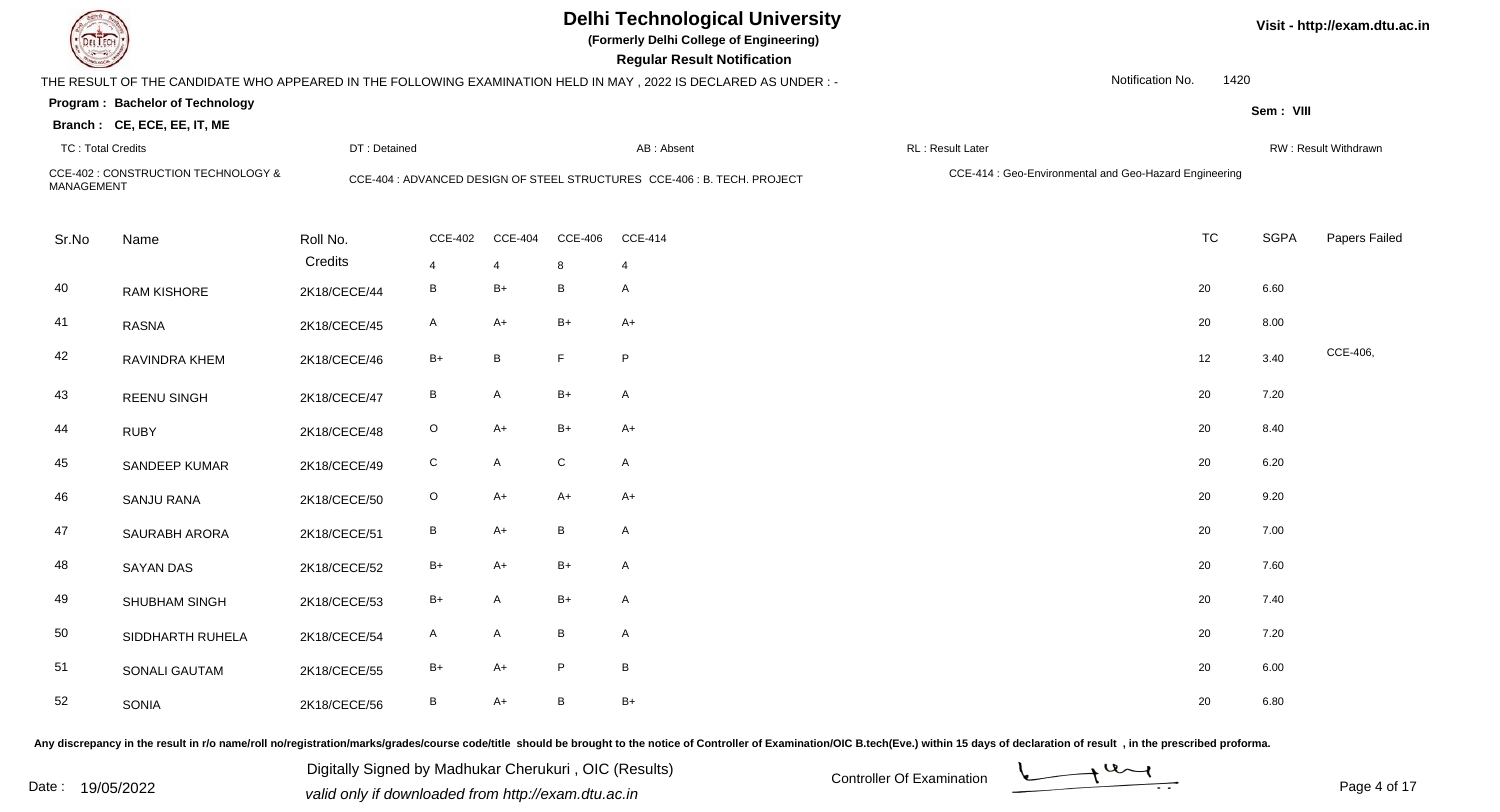|                          |                                     |              |                |                |                | <b>Delhi Technological University</b><br>(Formerly Delhi College of Engineering)<br><b>Regular Result Notification</b> |                                                        |           |             | Visit - http://exam.dtu.ac.in |
|--------------------------|-------------------------------------|--------------|----------------|----------------|----------------|------------------------------------------------------------------------------------------------------------------------|--------------------------------------------------------|-----------|-------------|-------------------------------|
|                          |                                     |              |                |                |                | THE RESULT OF THE CANDIDATE WHO APPEARED IN THE FOLLOWING EXAMINATION HELD IN MAY, 2022 IS DECLARED AS UNDER:-         | Notification No.                                       | 1420      |             |                               |
|                          | Program: Bachelor of Technology     |              |                |                |                |                                                                                                                        |                                                        |           | Sem: VIII   |                               |
|                          | Branch: CE, ECE, EE, IT, ME         |              |                |                |                |                                                                                                                        |                                                        |           |             |                               |
| <b>TC: Total Credits</b> |                                     | DT: Detained |                |                |                | AB: Absent                                                                                                             | <b>RL: Result Later</b>                                |           |             | RW: Result Withdrawn          |
| <b>MANAGEMENT</b>        | CCE-402 : CONSTRUCTION TECHNOLOGY & |              |                |                |                | CCE-404 : ADVANCED DESIGN OF STEEL STRUCTURES CCE-406 : B. TECH. PROJECT                                               | CCE-414 : Geo-Environmental and Geo-Hazard Engineering |           |             |                               |
| Sr.No                    | Name                                | Roll No.     | <b>CCE-402</b> | <b>CCE-404</b> | <b>CCE-406</b> | <b>CCE-414</b>                                                                                                         |                                                        | <b>TC</b> | <b>SGPA</b> | Papers Failed                 |
|                          |                                     | Credits      | $\overline{4}$ | $\overline{4}$ | 8              | $\overline{4}$                                                                                                         |                                                        |           |             |                               |
| 53                       | <b>VIJAY KUMAR</b>                  | 2K18/CECE/58 | $A+$           | O              | B              | A+                                                                                                                     |                                                        | 20        | 8.00        |                               |
| 54                       | <b>VISHAL KUMAR</b>                 | 2K18/CECE/59 | A+             | $\circ$        | $A+$           | $A+$                                                                                                                   |                                                        | 20        | 9.20        |                               |
|                          | CCE-406: B. TECH. PROJECT           |              |                |                |                |                                                                                                                        |                                                        |           |             |                               |
| Sr.No                    | Name                                | Roll No.     | <b>CCE-406</b> |                |                |                                                                                                                        |                                                        | <b>TC</b> | <b>SGPA</b> | Papers Failed                 |
|                          |                                     | Credits      | 8              |                |                |                                                                                                                        |                                                        |           |             |                               |
| 55                       | SHIKHAR SINGH SHEORAN               | 2K17/CECE/45 | B              |                |                |                                                                                                                        | 8                                                      |           | 6.60        |                               |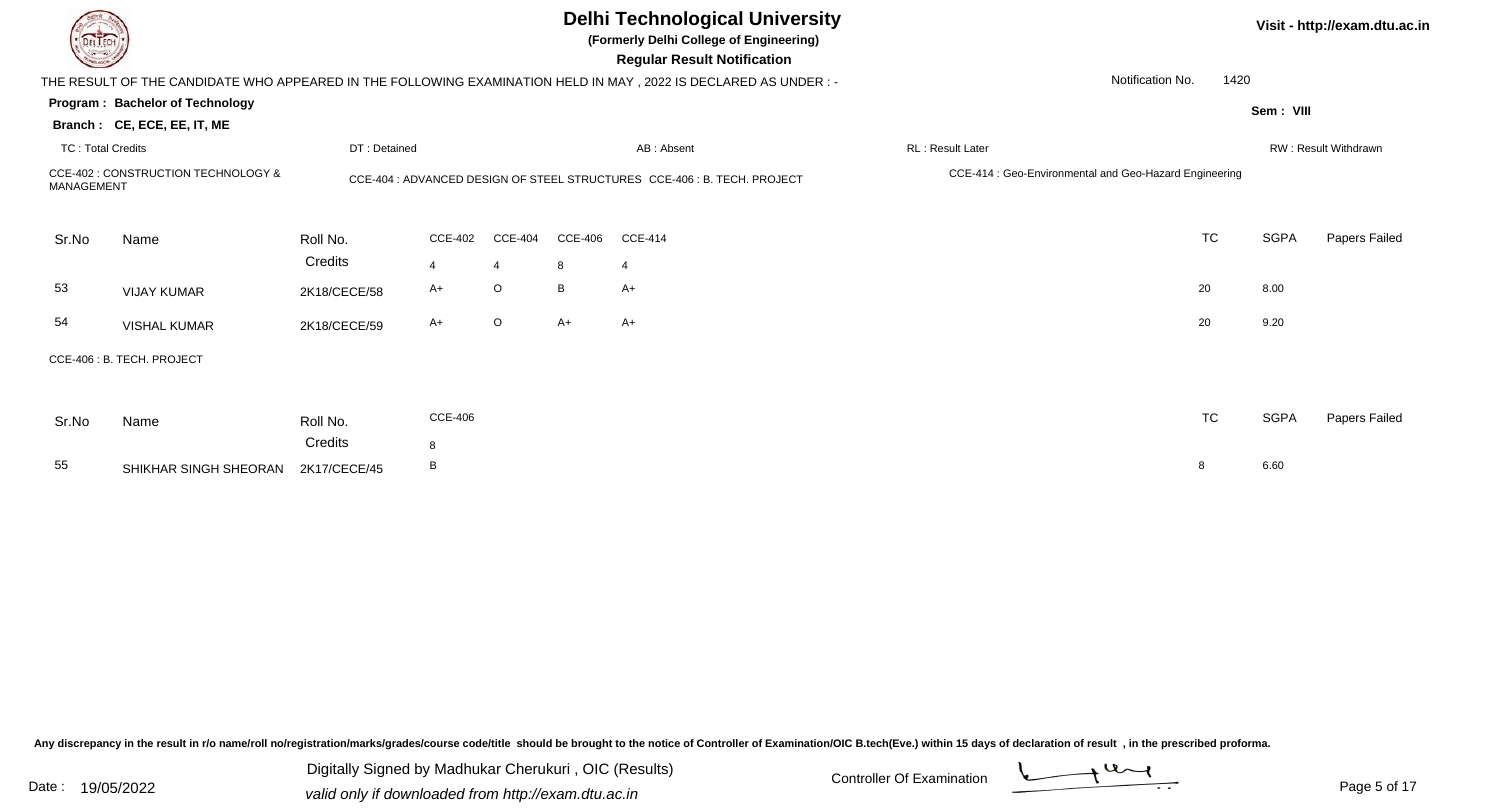

**(Formerly Delhi College of Engineering)**

**Regular Regular Results Notification** 

| <b>Country of Charles</b> |                                     |                          |                |         |                | <b>Regular Result Notification</b>                                                                              |                                            |                  |           |             |                      |
|---------------------------|-------------------------------------|--------------------------|----------------|---------|----------------|-----------------------------------------------------------------------------------------------------------------|--------------------------------------------|------------------|-----------|-------------|----------------------|
|                           |                                     |                          |                |         |                | THE RESULT OF THE CANDIDATE WHO APPEARED IN THE FOLLOWING EXAMINATION HELD IN MAY, 2022 IS DECLARED AS UNDER :- |                                            | Notification No. | 1420      |             |                      |
|                           | Program: Bachelor of Technology     |                          |                |         |                |                                                                                                                 |                                            |                  |           | Sem: VIII   |                      |
|                           | Branch: CE, ECE, EE, IT, ME         |                          |                |         |                |                                                                                                                 |                                            |                  |           |             |                      |
| <b>TC: Total Credits</b>  |                                     | DT: Detained             |                |         |                | AB: Absent                                                                                                      | RL: Result Later                           |                  |           |             | RW: Result Withdrawn |
|                           | CEE-402 : SWITCHGEAR AND PROTECTION | CEE-406 : B.TECH PROJECT |                |         |                | CEE-416 : GRID INTERGRATION OF RENEWABLE<br><b>ENERGY SOURCES</b>                                               | CEE-424 : Flexible AC Transmission Systems |                  |           |             |                      |
| Sr.No                     | Name                                | Roll No.                 | CEE-402        | CEE-406 | CEE-416        | CEE-424                                                                                                         |                                            |                  | <b>TC</b> | <b>SGPA</b> | Papers Failed        |
|                           |                                     | Credits                  | $\overline{4}$ | 8       | $\overline{4}$ | $\mathbf{3}$                                                                                                    |                                            |                  |           |             |                      |
| 56                        | <b>AAKASH VERMA</b>                 | 2K18/CEEE/01             | $\mathsf{A}$   | A       | $A+$           | $A+$                                                                                                            |                                            |                  | 19        | 8.37        |                      |
| 57                        | AJAYKUMAR                           | 2K18/CEEE/03             | B              | A       | A              | A                                                                                                               |                                            |                  | 19        | 7.58        |                      |
| 58                        | AKASH GOYAL                         | 2K18/CEEE/04             | ${\bf C}$      | A       | ${\bf C}$      | $B+$                                                                                                            |                                            |                  | 19        | 6.60        |                      |
| 59                        | <b>AKHIL PAL</b>                    | 2K18/CEEE/05             | $B+$           | $B+$    | $\mathsf{A}$   | $\mathsf{A}$                                                                                                    |                                            |                  | 19        | 7.40        |                      |
| 60                        | AMIT KUMAR GUPTA                    | 2K18/CEEE/06             | A              | B+      | $A+$           | A+                                                                                                              |                                            |                  | 19        | 7.95        |                      |
| 61                        | ANIL KUMAR                          | 2K18/CEEE/07             | A              | $B+$    | $A+$           | $\circ$                                                                                                         |                                            |                  | 19        | 8.20        |                      |
| 62                        | ANSHUL SHARMA                       | 2K18/CEEE/08             | $\mathsf{A}$   | A       | A              | $\mathsf{A}$                                                                                                    |                                            |                  | 19        | 8.00        |                      |
| 63                        | ANUJ                                | 2K18/CEEE/09             | $B+$           | A       | A              | $A+$                                                                                                            |                                            |                  | 19        | 7.95        |                      |
| 64                        | ATUL PAL                            | 2K18/CEEE/10             | C              | B+      | A              | $B+$                                                                                                            |                                            |                  | 19        | 6.79        |                      |
| 65                        | AYUSH SHARMA                        | 2K18/CEEE/11             | $B+$           | A       | A              | $A+$                                                                                                            |                                            |                  | 19        | 7.95        |                      |
| 66                        | <b>BALVINDER SINGH</b>              | 2K18/CEEE/13             | $\mathsf{A}$   | A       | $A+$           | $A+$                                                                                                            |                                            |                  | 19        | 8.37        |                      |
| 67                        | <b>DAKSH</b>                        | 2K18/CEEE/14             | A              | $B+$    | $A+$           | A                                                                                                               |                                            |                  | 19        | 7.79        |                      |
| 68                        | DEEPANSHU AGARWAL                   | 2K18/CEEE/15             | A              | A       | A              | $A+$                                                                                                            |                                            |                  | 19        | 8.16        |                      |

Any discrepancy in the result in r/o name/roll no/registration/marks/grades/course code/title should be brought to the notice of Controller of Examination/OIC B.tech(Eve.) within 15 days of declaration of result, in the pr

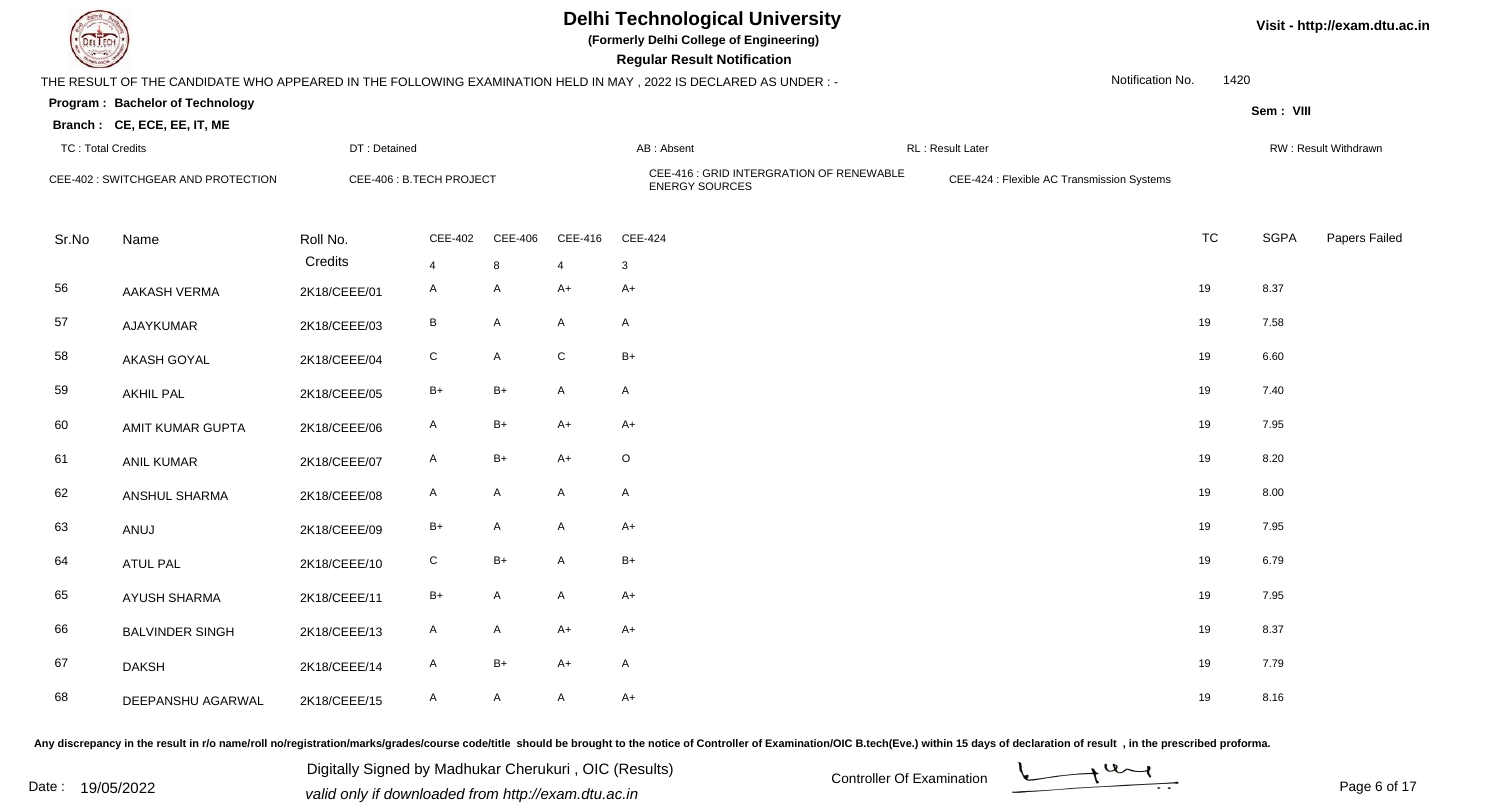

**(Formerly Delhi College of Engineering)**

**Regular Regular Results Notification** 

| <b>County of Several Property</b> |                                     |              |                          |         |                | <b>Regular Result Notification</b>                                                                              |                                            |                  |           |             |                      |
|-----------------------------------|-------------------------------------|--------------|--------------------------|---------|----------------|-----------------------------------------------------------------------------------------------------------------|--------------------------------------------|------------------|-----------|-------------|----------------------|
|                                   |                                     |              |                          |         |                | THE RESULT OF THE CANDIDATE WHO APPEARED IN THE FOLLOWING EXAMINATION HELD IN MAY, 2022 IS DECLARED AS UNDER :- |                                            | Notification No. | 1420      |             |                      |
|                                   | Program: Bachelor of Technology     |              |                          |         |                |                                                                                                                 |                                            |                  |           | Sem: VIII   |                      |
|                                   | Branch: CE, ECE, EE, IT, ME         |              |                          |         |                |                                                                                                                 |                                            |                  |           |             |                      |
| <b>TC: Total Credits</b>          |                                     | DT: Detained |                          |         |                | AB: Absent                                                                                                      | <b>RL</b> : Result Later                   |                  |           |             | RW: Result Withdrawn |
|                                   | CEE-402 : SWITCHGEAR AND PROTECTION |              | CEE-406 : B.TECH PROJECT |         |                | CEE-416 : GRID INTERGRATION OF RENEWABLE<br><b>ENERGY SOURCES</b>                                               | CEE-424 : Flexible AC Transmission Systems |                  |           |             |                      |
| Sr.No                             | Name                                | Roll No.     | CEE-402                  | CEE-406 | CEE-416        | CEE-424                                                                                                         |                                            |                  | <b>TC</b> | <b>SGPA</b> | Papers Failed        |
|                                   |                                     | Credits      | $\overline{4}$           | 8       | $\overline{4}$ | 3                                                                                                               |                                            |                  |           |             |                      |
| 69                                | <b>DEVENDER KUMAR</b>               | 2K18/CEEE/16 | $A+$                     | $B+$    | A              | $B+$                                                                                                            |                                            |                  | 19        | 7.63        |                      |
| 70                                | <b>DIVYANSH</b>                     | 2K18/CEEE/17 | A                        | $B+$    | $B+$           | A+                                                                                                              |                                            |                  | 19        | 7.53        |                      |
| 71                                | <b>G S PRERNA</b>                   | 2K18/CEEE/18 | A+                       | $B+$    | $A+$           | $A+$                                                                                                            |                                            |                  | 19        | 8.16        |                      |
| 72                                | <b>GAJENDER KUMAR</b>               | 2K18/CEEE/19 | $A+$                     | $B+$    | $A+$           | A+                                                                                                              |                                            |                  | 19        | 8.16        |                      |
| 73                                | <b>GAURAV SINGH</b>                 | 2K18/CEEE/20 | A                        | B+      | $A+$           | A                                                                                                               |                                            |                  | 19        | 7.79        |                      |
| 74                                | <b>GOKUL</b>                        | 2K18/CEEE/21 | A                        | B+      | A              | $B+$                                                                                                            |                                            |                  | 19        | 7.42        |                      |
| 75                                | <b>GORAV KUMAR</b>                  | 2K18/CEEE/22 | A+                       | A       | $A+$           | $\circ$                                                                                                         |                                            |                  | 19        | 8.74        |                      |
| 76                                | <b>JEET SINGH</b>                   | 2K18/CEEE/23 | $B+$                     | $B+$    | A              | $\mathsf{A}$                                                                                                    |                                            |                  | 19        | 7.37        |                      |
| 77                                | <b>MANISH VERMA</b>                 | 2K18/CEEE/24 | A                        | A       | $B+$           | $\mathsf{A}$                                                                                                    |                                            |                  | 19        | 7.79        |                      |
| 78                                | MOHD DILNAYAB                       | 2K18/CEEE/25 | $A+$                     | B+      | $\mathsf{A}$   | $A+$                                                                                                            |                                            |                  | 19        | 7.95        |                      |
| 79                                | MOHD RABBANI AKHTAR                 | 2K18/CEEE/26 | A                        | $B+$    | $A+$           | $B+$                                                                                                            |                                            |                  | 19        | 7.63        |                      |
| 80                                | <b>MOHIT</b>                        | 2K18/CEEE/27 | A                        | $B+$    | $A+$           | $\mathsf{A}$                                                                                                    |                                            |                  | 19        | 7.80        |                      |
| 81                                | <b>MUKESH KUMAR</b>                 | 2K18/CEEE/29 | O                        | A       | $A+$           | A+                                                                                                              |                                            |                  | 19        | 8.79        |                      |

Any discrepancy in the result in r/o name/roll no/registration/marks/grades/course code/title should be brought to the notice of Controller of Examination/OIC B.tech(Eve.) within 15 days of declaration of result, in the pr

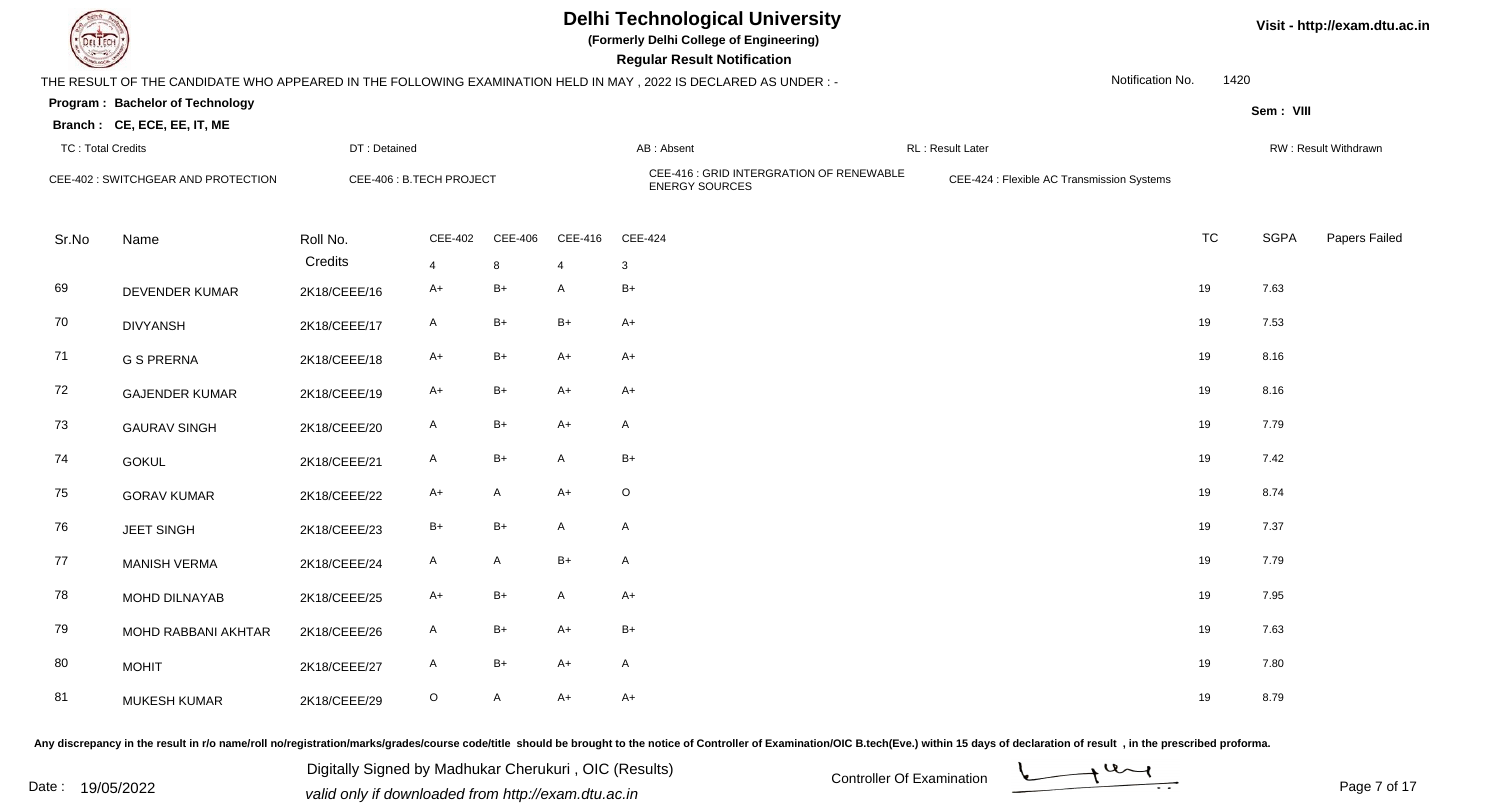

**(Formerly Delhi College of Engineering)**

**Regular Regular Results Notification** 

| <b>Country</b>           |                                     |                          |                 |         |                | <b>Regular Result Notification</b>                                                                              |                                            |                  |           |             |                      |
|--------------------------|-------------------------------------|--------------------------|-----------------|---------|----------------|-----------------------------------------------------------------------------------------------------------------|--------------------------------------------|------------------|-----------|-------------|----------------------|
|                          |                                     |                          |                 |         |                | THE RESULT OF THE CANDIDATE WHO APPEARED IN THE FOLLOWING EXAMINATION HELD IN MAY, 2022 IS DECLARED AS UNDER :- |                                            | Notification No. | 1420      |             |                      |
|                          | Program: Bachelor of Technology     |                          |                 |         |                |                                                                                                                 |                                            |                  |           | Sem: VIII   |                      |
|                          | Branch: CE, ECE, EE, IT, ME         |                          |                 |         |                |                                                                                                                 |                                            |                  |           |             |                      |
| <b>TC: Total Credits</b> |                                     | DT: Detained             |                 |         |                | AB: Absent                                                                                                      | <b>RL</b> : Result Later                   |                  |           |             | RW: Result Withdrawn |
|                          | CEE-402 : SWITCHGEAR AND PROTECTION | CEE-406 : B.TECH PROJECT |                 |         |                | CEE-416 : GRID INTERGRATION OF RENEWABLE<br><b>ENERGY SOURCES</b>                                               | CEE-424 : Flexible AC Transmission Systems |                  |           |             |                      |
| Sr.No                    | Name                                | Roll No.                 | CEE-402         | CEE-406 | CEE-416        | CEE-424                                                                                                         |                                            |                  | <b>TC</b> | <b>SGPA</b> | Papers Failed        |
|                          |                                     | Credits                  | $\overline{4}$  | 8       | $\overline{4}$ | 3                                                                                                               |                                            |                  |           |             |                      |
| 82                       | NARESH KUMAR                        | 2K18/CEEE/30             | $\mathsf{A}$    | $B+$    | $A+$           | $A+$                                                                                                            |                                            |                  | 19        | 7.95        |                      |
| 83                       | NAVEEN KUMAR SAH                    | 2K18/CEEE/31             | A               | $B+$    | A              | $A+$                                                                                                            |                                            |                  | 19        | 7.74        |                      |
| 84                       | <b>NITIN</b>                        | 2K18/CEEE/32             | $\circ$         | $B+$    | $A+$           | $A+$                                                                                                            |                                            |                  | 19        | 8.37        |                      |
| 85                       | <b>NITIN KUMAR</b>                  | 2K18/CEEE/33             | $\circ$         | A       | $A+$           | A+                                                                                                              |                                            |                  | 19        | 8.79        |                      |
| 86                       | PARMOD KUMAR NIMOTRA                | 2K18/CEEE/34             | A+              | A       | A              | $\mathsf{A}$                                                                                                    |                                            |                  | 19        | 8.21        |                      |
| 87                       | PARVEEN                             | 2K18/CEEE/35             | A               | B+      | A              | A                                                                                                               |                                            |                  | 19        | 7.58        |                      |
| 88                       | PRABHAKAR JHA                       | 2K18/CEEE/36             | $B+$            | A       | $A+$           | $A+$                                                                                                            |                                            |                  | 19        | 8.16        |                      |
| 89                       | PRATEEK KHANDELWAL                  | 2K18/CEEE/38             | $A+$            | B+      | $A+$           | $\mathsf{A}$                                                                                                    |                                            |                  | 19        | 8.00        |                      |
| 90                       | PREETI                              | 2K18/CEEE/39             | A               | $B+$    | $A+$           | $\mathsf{A}$                                                                                                    |                                            |                  | 19        | 7.79        |                      |
| 91                       | <b>RAHUL HASIJA</b>                 | 2K18/CEEE/40             | $\mathsf{A}$    | $B+$    | $\mathsf{A}$   | $A+$                                                                                                            |                                            |                  | 19        | 7.74        |                      |
| 92                       | RAJ KUMAR SHARMA                    | 2K18/CEEE/41             | $\circ$         | A       | $\mathsf O$    | $\circ$                                                                                                         |                                            |                  | 19        | 9.16        |                      |
| 93                       | RATNESH YADAV                       | 2K18/CEEE/42             | $\, {\bf B} \,$ | A       | A              | $\mathsf{A}$                                                                                                    |                                            |                  | 19        | 7.58        |                      |
| 94                       | <b>SACHIN KUMAR</b>                 | 2K18/CEEE/45             | $A+$            | B+      | A              | $A+$                                                                                                            |                                            |                  | 19        | 7.95        |                      |

Any discrepancy in the result in r/o name/roll no/registration/marks/grades/course code/title should be brought to the notice of Controller of Examination/OIC B.tech(Eve.) within 15 days of declaration of result, in the pr

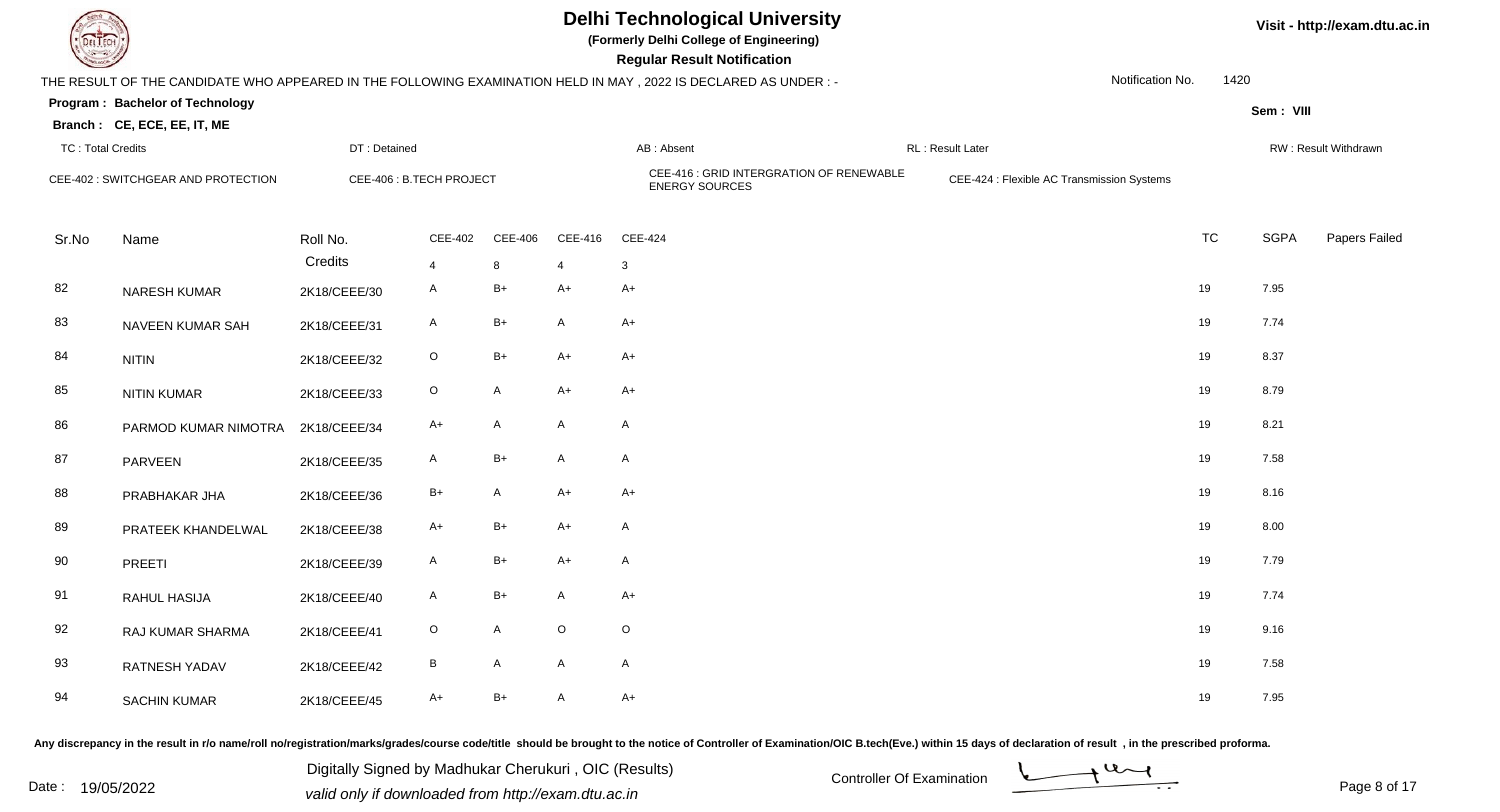

**(Formerly Delhi College of Engineering)**

| <b>Consultant Property</b> |                                     |                          |                |         |                | <b>Regular Result Notification</b>                                                                              |                                            |                  |           |             |                      |
|----------------------------|-------------------------------------|--------------------------|----------------|---------|----------------|-----------------------------------------------------------------------------------------------------------------|--------------------------------------------|------------------|-----------|-------------|----------------------|
|                            |                                     |                          |                |         |                | THE RESULT OF THE CANDIDATE WHO APPEARED IN THE FOLLOWING EXAMINATION HELD IN MAY, 2022 IS DECLARED AS UNDER :- |                                            | Notification No. | 1420      |             |                      |
|                            | Program: Bachelor of Technology     |                          |                |         |                |                                                                                                                 |                                            |                  |           | Sem: VIII   |                      |
|                            | Branch: CE, ECE, EE, IT, ME         |                          |                |         |                |                                                                                                                 |                                            |                  |           |             |                      |
| <b>TC: Total Credits</b>   |                                     | DT: Detained             |                |         |                | AB: Absent                                                                                                      | RL: Result Later                           |                  |           |             | RW: Result Withdrawn |
|                            | CEE-402 : SWITCHGEAR AND PROTECTION | CEE-406 : B.TECH PROJECT |                |         |                | CEE-416 : GRID INTERGRATION OF RENEWABLE<br><b>ENERGY SOURCES</b>                                               | CEE-424 : Flexible AC Transmission Systems |                  |           |             |                      |
| Sr.No                      | Name                                | Roll No.                 | CEE-402        | CEE-406 | CEE-416        | CEE-424                                                                                                         |                                            |                  | <b>TC</b> | <b>SGPA</b> | Papers Failed        |
|                            |                                     | Credits                  | $\overline{4}$ | 8       | $\overline{4}$ | 3                                                                                                               |                                            |                  |           |             |                      |
| 95                         | <b>SACHIN TYAGI</b>                 | 2K18/CEEE/46             | A              | B+      | $A+$           | A+                                                                                                              |                                            | 19               |           | 7.95        |                      |
| 96                         | <b>SAHENDER</b>                     | 2K18/CEEE/47             | A+             | B+      | $B+$           | A                                                                                                               |                                            | 19               |           | 7.58        |                      |
| 97                         | SAMEER KALRA                        | 2K18/CEEE/48             | A+             | A       | A              | $A+$                                                                                                            |                                            | 19               |           | 8.37        |                      |
| 98                         | SAMEER RAWAL                        | 2K18/CEEE/49             | $A+$           | B+      | $A+$           | $A+$                                                                                                            |                                            | 19               |           | 8.16        |                      |
| 99                         | <b>SUNIL</b>                        | 2K18/CEEE/51             | $B+$           | A       | $A+$           | A+                                                                                                              |                                            | 19               |           | 8.16        |                      |
| 100                        | <b>VIKAS JHA</b>                    | 2K18/CEEE/52             | $B+$           | $B+$    | B              | $B+$                                                                                                            |                                            | 19               |           | 6.79        |                      |
| 101                        | <b>VINEET TOMAR</b>                 | 2K18/CEEE/53             | A              | A       | $\mathsf{A}$   | $A+$                                                                                                            |                                            | 19               |           | 8.16        |                      |
| 102                        | <b>VINOD KUMAR</b>                  | 2K18/CEEE/54             | $\circ$        | A       | A              | $\circ$                                                                                                         |                                            | 19               |           | 8.74        |                      |
| 103                        | SUDHANSHU RANJAN                    | 2K18/CEEE/56             | $\circ$        | B+      | B+             | $A+$                                                                                                            |                                            | 19               |           | 7.95        |                      |
| 104                        | <b>MD SHAMS FIROZ</b>               | 2K18/CEEE/57             | $A+$           | $B+$    | $A+$           | A                                                                                                               |                                            | 19               |           | 8.00        |                      |

Any discrepancy in the result in r/o name/roll no/registration/marks/grades/course code/title should be brought to the notice of Controller of Examination/OIC B.tech(Eve.) within 15 days of declaration of result, in the pr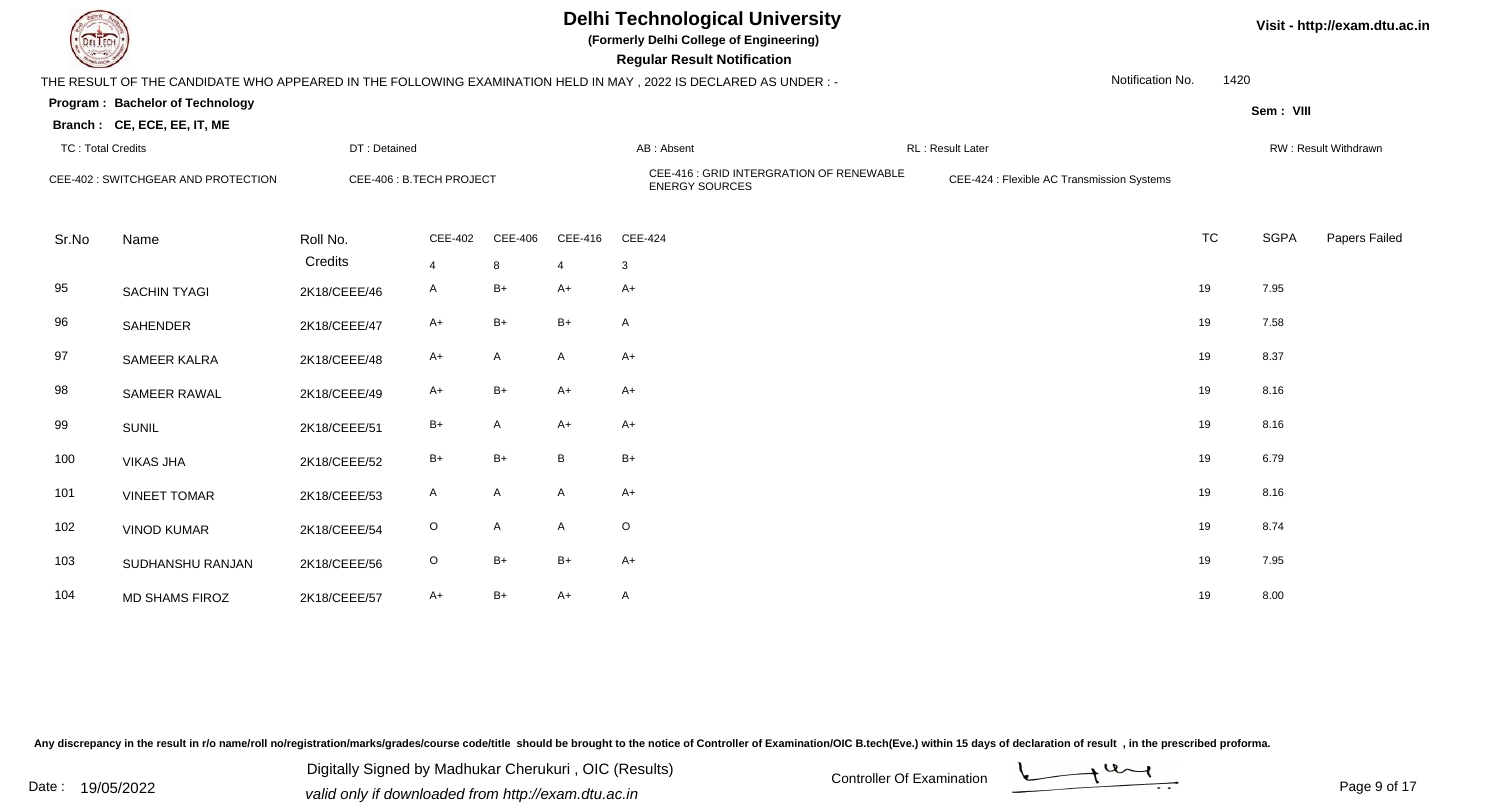**(Formerly Delhi College of Engineering)**

 **Regular Result Notification**

**Program : Bachelor of TechnologySem : VIII Branch : CE, ECE, EE, IT, ME**THE RESULT OF THE CANDIDATE WHO APPEARED IN THE FOLLOWING EXAMINATION HELD IN MAY , 2022 IS DECLARED AS UNDER : -TC : Total Credits DT : Detainedd AB : Absent RL : Result Later RW : Result Withdrawn Notification No. 1420Sr.Noo Name Roll No. **Credits** CEC-402 : RADAR & SATELLITE COMMUNICATIONCEC-406 : B.TECH PROJECT CEC-412 : MACHINE LEARNING CEC-432 : Bio-Impedance Based Measurements CEC-4022 CEC-406 CEC-412 CEC-432 **TC** TC SGPA Papers Failed 4 <sup>8</sup> <sup>3</sup> <sup>4</sup> 105 AASTHA VERMA 2K18/CEEC/01 A+ B+ <sup>A</sup> <sup>A</sup> <sup>19</sup> 7.79 106 ABHINAV BAHUGUNAA 2K18/CEEC/02 A+ B+ A+ B+ +  $\rightarrow$  7.74 107 ANKIT KUMAR 2K18/CEEC/04 A+ B+ A+ <sup>A</sup> <sup>19</sup> 7.95 108 ANUP KUMARR 2K18/CEEC/05 A B+ A+ B+ 19 7.53 109 ARUN KAUSHIKK 2K18/CEEC/06 A+ B+ A A 2 2K18/CEEC/06 A+ B+ A A 110 ASHUTOSH KUMARR 2K18/CEEC/07 O B+ O O 111 DEEPAK PATRAA 2K18/CEEC/08 A B+ B+ B 2K18/CEEC/08 A B+ B+ B 112 DEVENDER KUMARR 2K18/CEEC/09 A B+ A B+ 19 7.37 113 DEVESH KUMARR 2K18/CEEC/10 O B A+ A 19 7.74 114 DIKSHITA SAXENAA 2K18/CEEC/11 A+ B+ A+ A+ A+ 19 8.16 115 GAJENDAR MURMUU 2K18/CEEC/13 A+ B A B+ 19 7.16 116 GOPAL PALIWALL 2K18/CEEC/15 O B+ A O 19 8.42 117 GOURAVV 2K18/CEEC/16 O B+ O O 19 8.74

Any discrepancy in the result in r/o name/roll no/registration/marks/grades/course code/title should be brought to the notice of Controller of Examination/OIC B.tech(Eve.) within 15 days of declaration of result , in the p

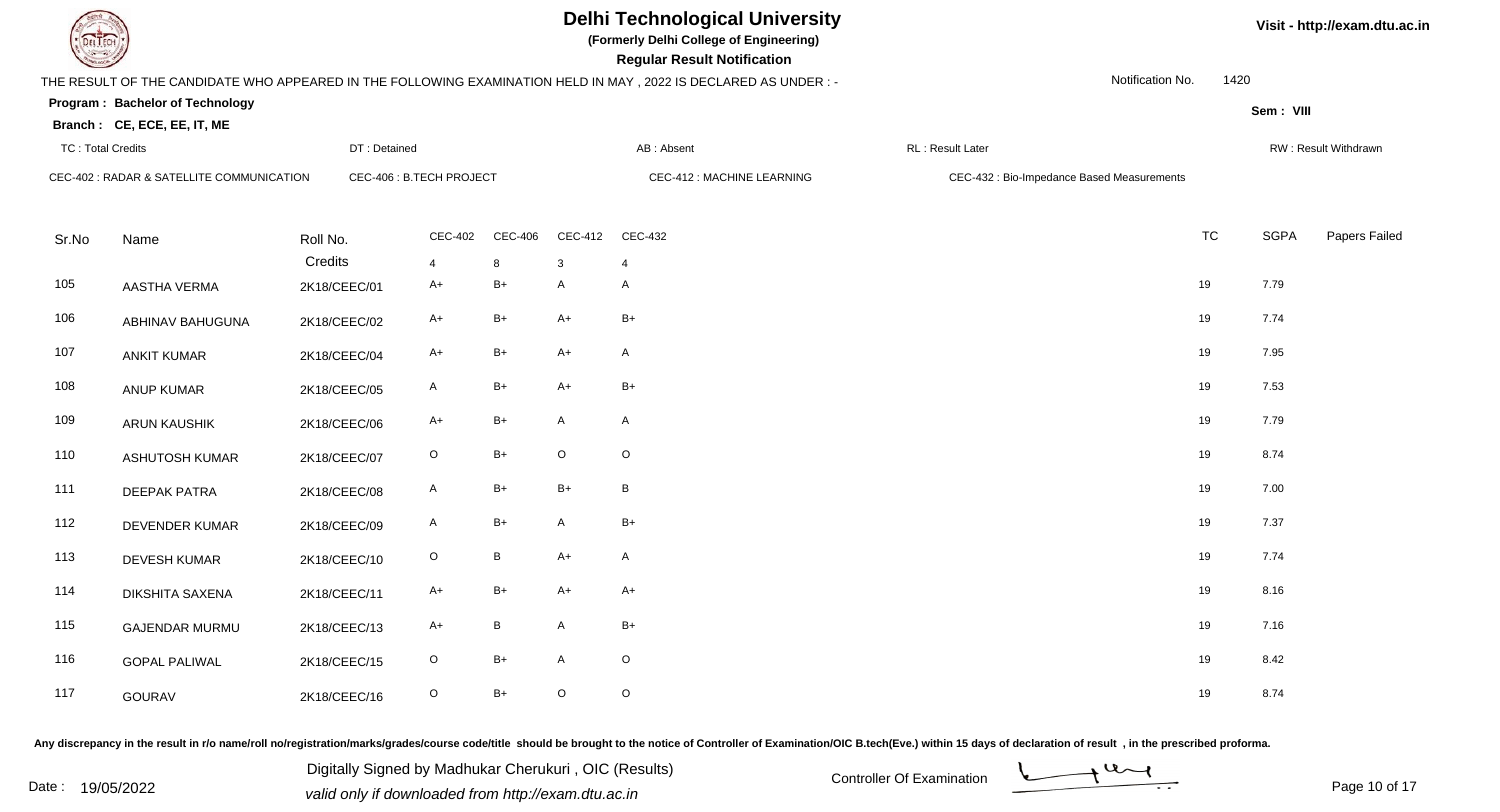**(Formerly Delhi College of Engineering)**

 **Regular Result Notification**

**Program : Bachelor of TechnologySem : VIII Branch : CE, ECE, EE, IT, ME**THE RESULT OF THE CANDIDATE WHO APPEARED IN THE FOLLOWING EXAMINATION HELD IN MAY , 2022 IS DECLARED AS UNDER : -TC : Total Credits DT : Detainedd AB : Absent RL : Result Later RW : Result Withdrawn Notification No. 1420Sr.NoName Roll No. **Credits** CEC-402 : RADAR & SATELLITE COMMUNICATIONCEC-406 : B.TECH PROJECT CEC-412 : MACHINE LEARNING CEC-432 : Bio-Impedance Based Measurements CEC-4022 CEC-406 CEC-412 CEC-432 **TC** TC SGPA Papers Failed 4 <sup>8</sup> <sup>3</sup> <sup>4</sup> 118 JAYANT RAUTELAA 2K18/CEEC/17 A+ P A A 119 KAMAL KANTT 2K18/CEEC/18 A+ B+ A B+ 19 7.58 120 KARTIK VIGG 2K18/CEEC/19 A+ A+ A B 19 8.21 121 KARTIKEY KAKRANN 2K18/CEEC/20 O A+ A+ B+ 19 8.79 122MANISHA KUMARI 2K18/CEEC/22 A+ B+ <sup>A</sup> <sup>A</sup> <sup>19</sup> 7.79 123MANSI 2K18/CEEC/23 3 O B+ A+ B+ 19 7.95 124 MOHAMMAD IMRAN 2K18/CEEC/24 <sup>A</sup> B+ <sup>A</sup> <sup>B</sup> <sup>19</sup> 7.16 125 MOHITT 2K18/CEEC/25 O B+ O A 19 8.32 126 MOHIT SINGHALL 2K18/CEEC/26 A+ B A+ A+ <sup>A+</sup> 2 and a control and a control and a control and a control and a control and a control and a control and a control and a control and a control and a control and a control and a control and a c 127 NATASHA SRIVASTAVAA 2K18/CEEC/27 O B+ A+ B+ 19 7.95 128 NAVEEN KUMARR 2K18/CEEC/28 A B+ B+ B+ B+ 19 7.21 129 NEHA 2K18/CEEC/29 A+ <sup>B</sup> <sup>A</sup> <sup>A</sup> <sup>19</sup> 7.37 130 NEHA SAHUU 2K18/CEEC/30 O B A+ A 19 7.74

Any discrepancy in the result in r/o name/roll no/registration/marks/grades/course code/title should be brought to the notice of Controller of Examination/OIC B.tech(Eve.) within 15 days of declaration of result , in the p

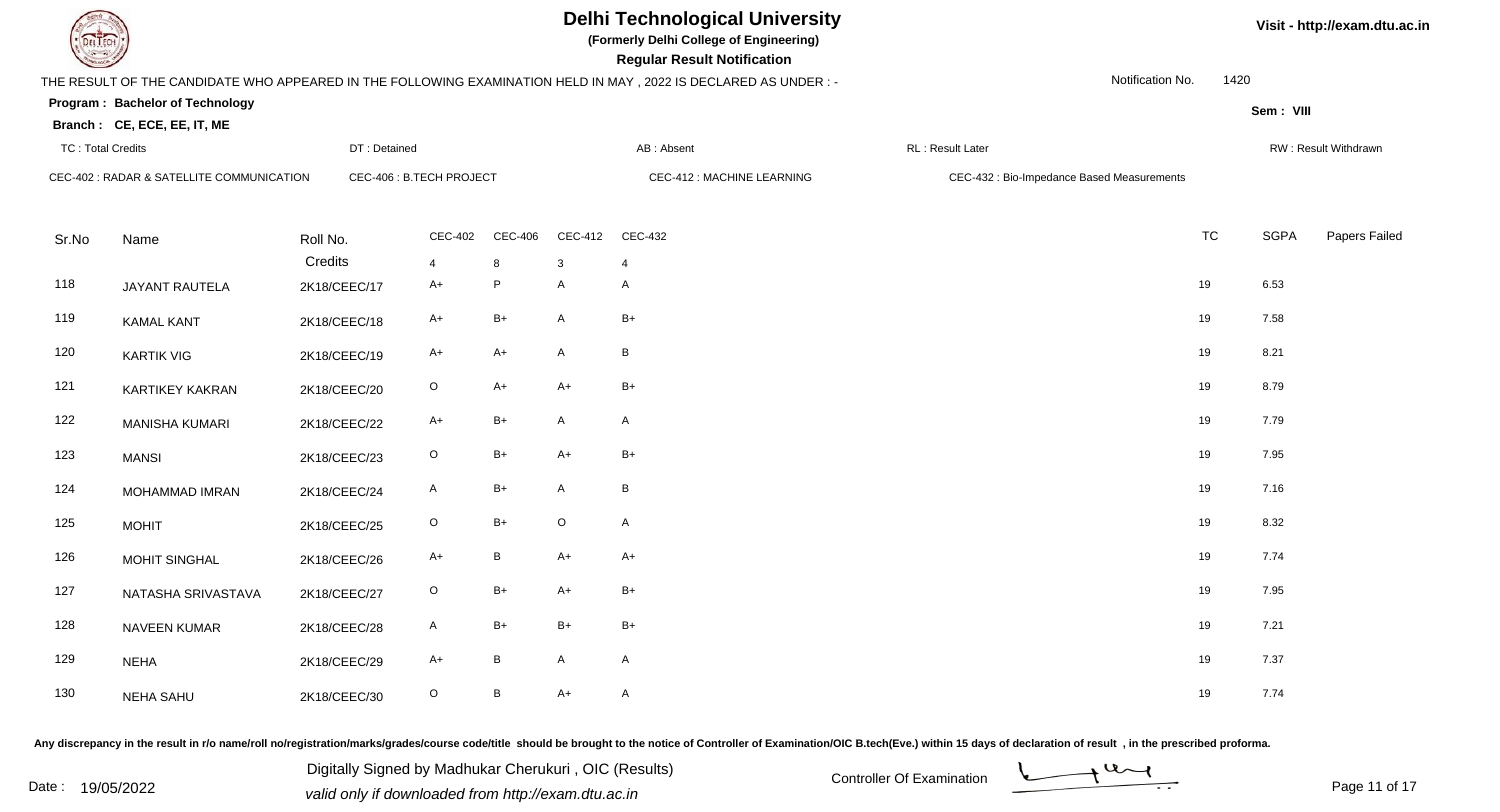**(Formerly Delhi College of Engineering)**

 **Regular Result Notification**

**Program : Bachelor of TechnologySem : VIII Branch : CE, ECE, EE, IT, ME**THE RESULT OF THE CANDIDATE WHO APPEARED IN THE FOLLOWING EXAMINATION HELD IN MAY , 2022 IS DECLARED AS UNDER : -TC : Total Credits DT : Detainedd AB : Absent RL : Result Later RW : Result Withdrawn Notification No. 1420Sr.NoName Roll No. **Credits** CEC-402 : RADAR & SATELLITE COMMUNICATIONCEC-406 : B.TECH PROJECT CEC-412 : MACHINE LEARNING CEC-432 : Bio-Impedance Based Measurements CEC-4022 CEC-406 CEC-412 CEC-432 **TC** TC SGPA Papers Failed 4 <sup>8</sup> <sup>3</sup> <sup>4</sup> 131 NISHA KUMARI 2K18/CEEC/31 $B_+$  B A B 19 6.53 132 PREETI 2K18/CEEC/322 A B+ A B+ 19 7.37 133 RAHULL 2K18/CEEC/34 A+ B A B+ 19 7.16 134 RAKESH CHAUHANN 2K18/CEEC/35 A+ B A A 19 7.37 135 RITVIKAA 2K18/CEEC/36 O B+ A A 2 A 2 and 2 and 2 and 2 and 2 and 2 and 2 and 2 and 2 and 2 and 2 and 2 and 2 and 2 and 2 and 2 and 2 and 2 and 2 and 2 and 2 and 2 and 2 and 2 and 2 and 2 and 2 and 2 and 2 and 2 and 2 and 2 and 2 136 ROHIT KARDAMM 2K18/CEEC/37 A B B+ B+ 19 6.79 137SAHIL SAINI 2K18/CEEC/38 8 A+ B A B+ 19 7.16 138 SHASHANK SHEKHARR 2K18/CEEC/40 A+ B+ B+ B+ B+ <sup>B+</sup> 139 SHREYAA 2K18/CEEC/42 A A+ A B+ 19 8.21 140 SHUBHAM GAUTAMM 2K18/CEEC/43 A B B+ B+ 19 6.79 141 SHUBHAM SHARMAA 2K18/CEEC/44 A B+ A+ A+ A+ 19 7.95 142 SUMIT KUMARR 2K18/CEEC/46 A+ P A B 143 SUNNY KUMAR SAHH 2K18/CEEC/47 O B A B+ 19 7.37

Any discrepancy in the result in r/o name/roll no/registration/marks/grades/course code/title should be brought to the notice of Controller of Examination/OIC B.tech(Eve.) within 15 days of declaration of result , in the p

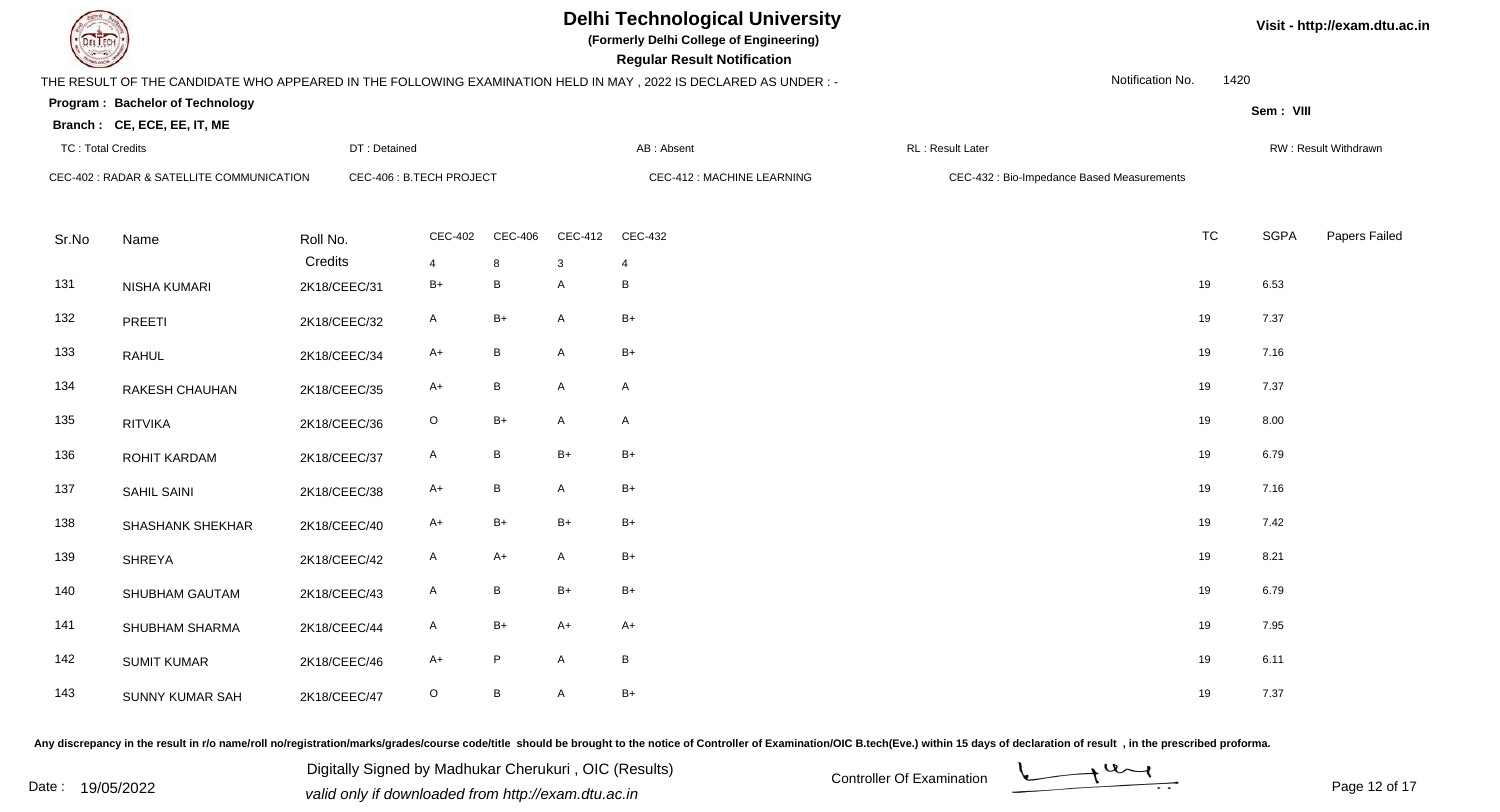**(Formerly Delhi College of Engineering)**

 **Regular Result Notification**

**Visit - http://exam.dtu.ac.in**

**Program : Bachelor of TechnologySem : VIII Branch : CE, ECE, EE, IT, ME**THE RESULT OF THE CANDIDATE WHO APPEARED IN THE FOLLOWING EXAMINATION HELD IN MAY , 2022 IS DECLARED AS UNDER : -TC : Total Credits DT : Detainedd AB : Absent RL : Result Later RW : Result Withdrawn Notification No. 1420Sr.NoName Roll No. **Credits** CEC-402 : RADAR & SATELLITE COMMUNICATIONCEC-406 : B.TECH PROJECT CEC-412 : MACHINE LEARNING CEC-432 : Bio-Impedance Based Measurements CEC-4022 CEC-406 CEC-412 CEC-432 **TC** TC SGPA Papers Failed 4 <sup>8</sup> <sup>3</sup> <sup>4</sup> 144TANUJA KUMARI 2K18/CEEC/48 <sup>O</sup> B+ A+ <sup>A</sup> <sup>19</sup> 8.16 145 TUSHAR KULSHRESTHAA 2K18/CEEC/49 O B+ A+ A 19 8.16 146 UNNATI 2K18/CEEC/500 O B+ A+ A+ 19 8.37 147 VAIBHAV BANSALL 2K18/CEEC/51 A B+ A B 19 7.16 148 YOGESH KUMARR 2K18/CEEC/52 O B B+ B+ 19 7.21

Any discrepancy in the result in r/o name/roll no/registration/marks/grades/course code/title should be brought to the notice of Controller of Examination/OIC B.tech(Eve.) within 15 days of declaration of result , in the p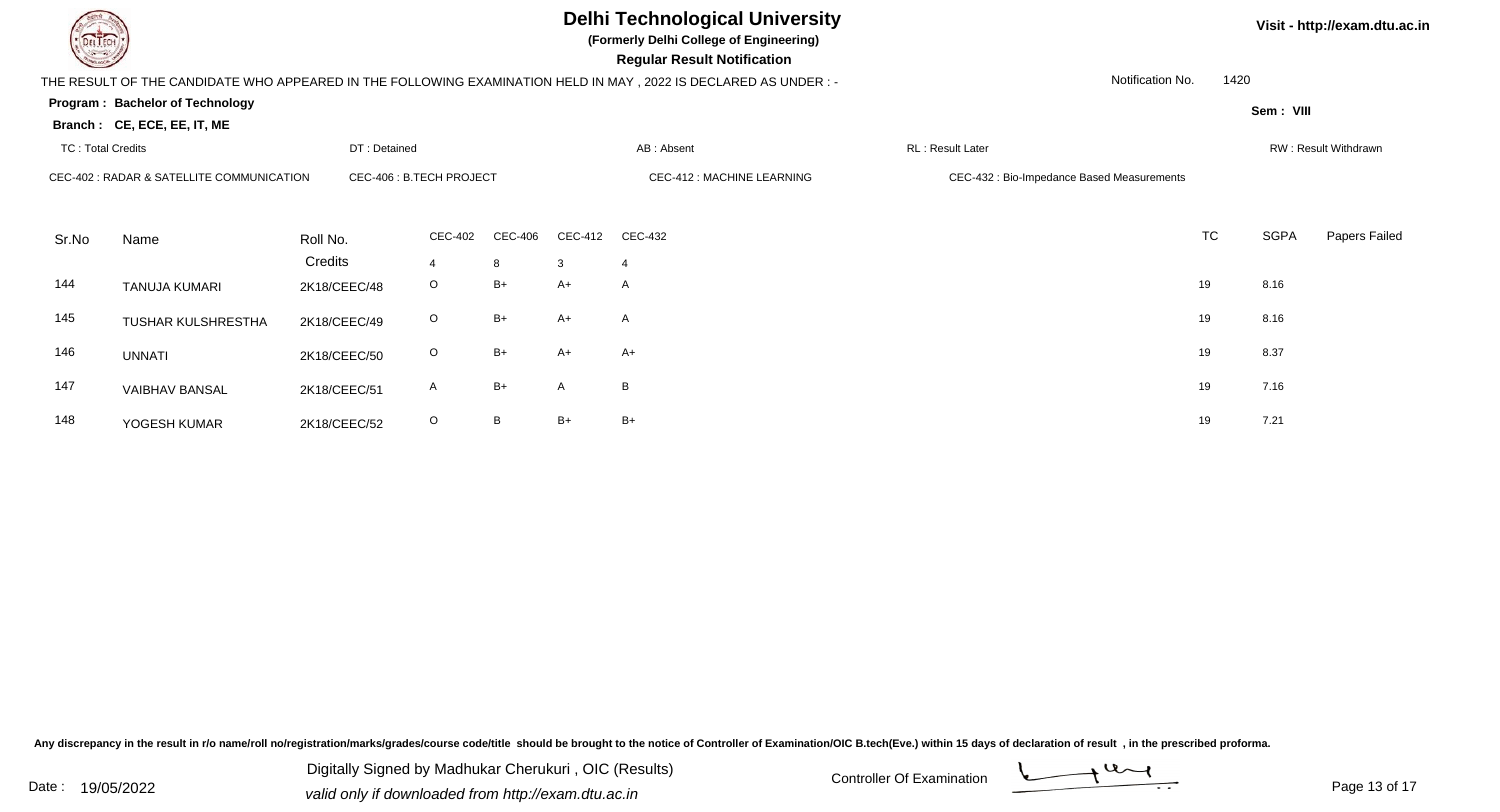

**(Formerly Delhi College of Engineering)**

 **Regular Result Notification**

| <b>Controller Comments</b> |                                    |              |                          |                |                 | Regular Result Notification                                                                                     |                              |                  |             |                      |
|----------------------------|------------------------------------|--------------|--------------------------|----------------|-----------------|-----------------------------------------------------------------------------------------------------------------|------------------------------|------------------|-------------|----------------------|
|                            |                                    |              |                          |                |                 | THE RESULT OF THE CANDIDATE WHO APPEARED IN THE FOLLOWING EXAMINATION HELD IN MAY, 2022 IS DECLARED AS UNDER :- |                              | Notification No. | 1420        |                      |
|                            | Program: Bachelor of Technology    |              |                          |                |                 |                                                                                                                 |                              |                  | Sem: VIII   |                      |
|                            | Branch: CE, ECE, EE, IT, ME        |              |                          |                |                 |                                                                                                                 |                              |                  |             |                      |
| <b>TC: Total Credits</b>   |                                    | DT: Detained |                          |                |                 | AB: Absent                                                                                                      | RL: Result Later             |                  |             | RW: Result Withdrawn |
|                            | CME-402 : TOTAL QUALITY MANAGEMENT |              | CME-404 : B.TECH PROJECT |                |                 | CME-406 : ROBOTICS & AUTOMATION                                                                                 | CME-412: MATERIAL MANAGEMENT |                  |             |                      |
|                            |                                    |              |                          |                |                 |                                                                                                                 |                              |                  |             |                      |
| Sr.No                      | Name                               | Roll No.     | <b>CME-402</b>           | <b>CME-404</b> | <b>CME-406</b>  | <b>CME-412</b>                                                                                                  |                              | <b>TC</b>        | <b>SGPA</b> | Papers Failed        |
|                            |                                    | Credits      | $\overline{4}$           | 8              | $\overline{4}$  | 3                                                                                                               |                              |                  |             |                      |
| 149                        | <b>AAMIR NASIR</b>                 | 2K18/CEME/01 | $\mathsf O$              | A              | $\mathsf O$     | $\mathsf{A}$                                                                                                    |                              | 19               | 8.84        |                      |
| 150                        | AMARJEET                           | 2K18/CEME/02 | $\mathsf{A}$             | $A+$           | $A+$            | $\mathsf{A}$                                                                                                    |                              | 19               | 8.63        |                      |
| 151                        | <b>AMBIKESH KUMAR</b>              | 2K18/CEME/03 | A                        | A+             | $A+$            | $B+$                                                                                                            |                              | 19               | 8.47        |                      |
| 152                        | <b>AMIT KUMAR</b>                  | 2K18/CEME/04 | $B+$                     | B              | $B+$            | $B+$                                                                                                            |                              | 19               | 6.58        |                      |
| 153                        | ANIL SEMIYAL                       | 2K18/CEME/05 | $\, {\sf B}$             | $\, {\bf B}$   | $\, {\bf B} \,$ | $B+$                                                                                                            |                              | 19               | 6.16        |                      |
| 154                        | ANKIT SINGH NEGI                   | 2K18/CEME/06 | $\mathsf{A}$             | $A+$           | $A+$            | $\mathsf{A}$                                                                                                    |                              | 19               | 8.63        |                      |
| 155                        | <b>ASHISH KUMAR</b>                | 2K18/CEME/08 | $A+$                     | $A+$           | $\mathsf O$     | $B+$                                                                                                            |                              | 19               | 8.89        |                      |
| 156                        | ASHISH KUMAR SHUKLA                | 2K18/CEME/09 | A                        | $B+$           | $\mathsf{A}$    | $\mathsf{A}$                                                                                                    |                              | 19               | 7.58        |                      |
| 157                        | <b>ASHISH SHARMA</b>               | 2K18/CEME/10 | $B+$                     | B              | ${\bf C}$       | $B+$                                                                                                            |                              | 19               | 6.16        |                      |
| 158                        | <b>BAKHTAWAR FAIZ</b>              | 2K18/CEME/12 | ${\rm C}$                | B              | $\, {\bf B} \,$ | $B+$                                                                                                            |                              | 19               | 5.95        |                      |
| 159                        | <b>DEEPAK SAHU</b>                 | 2K18/CEME/13 | $A+$                     | $A+$           | $A+$            | $B+$                                                                                                            |                              | 19               | 8.68        |                      |
| 160                        | DEV                                | 2K18/CEME/14 | A                        | B              | $B+$            | $\, {\bf B}$                                                                                                    |                              | 19               | 6.63        |                      |
| 161                        | <b>DURGESH BHARGAVA</b>            | 2K18/CEME/16 | $A+$                     | $B+$           | $A+$            | $\mathsf{A}$                                                                                                    |                              | 19               | 8.00        |                      |

Any discrepancy in the result in r/o name/roll no/registration/marks/grades/course code/title should be brought to the notice of Controller of Examination/OIC B.tech(Eve.) within 15 days of declaration of result, in the pr

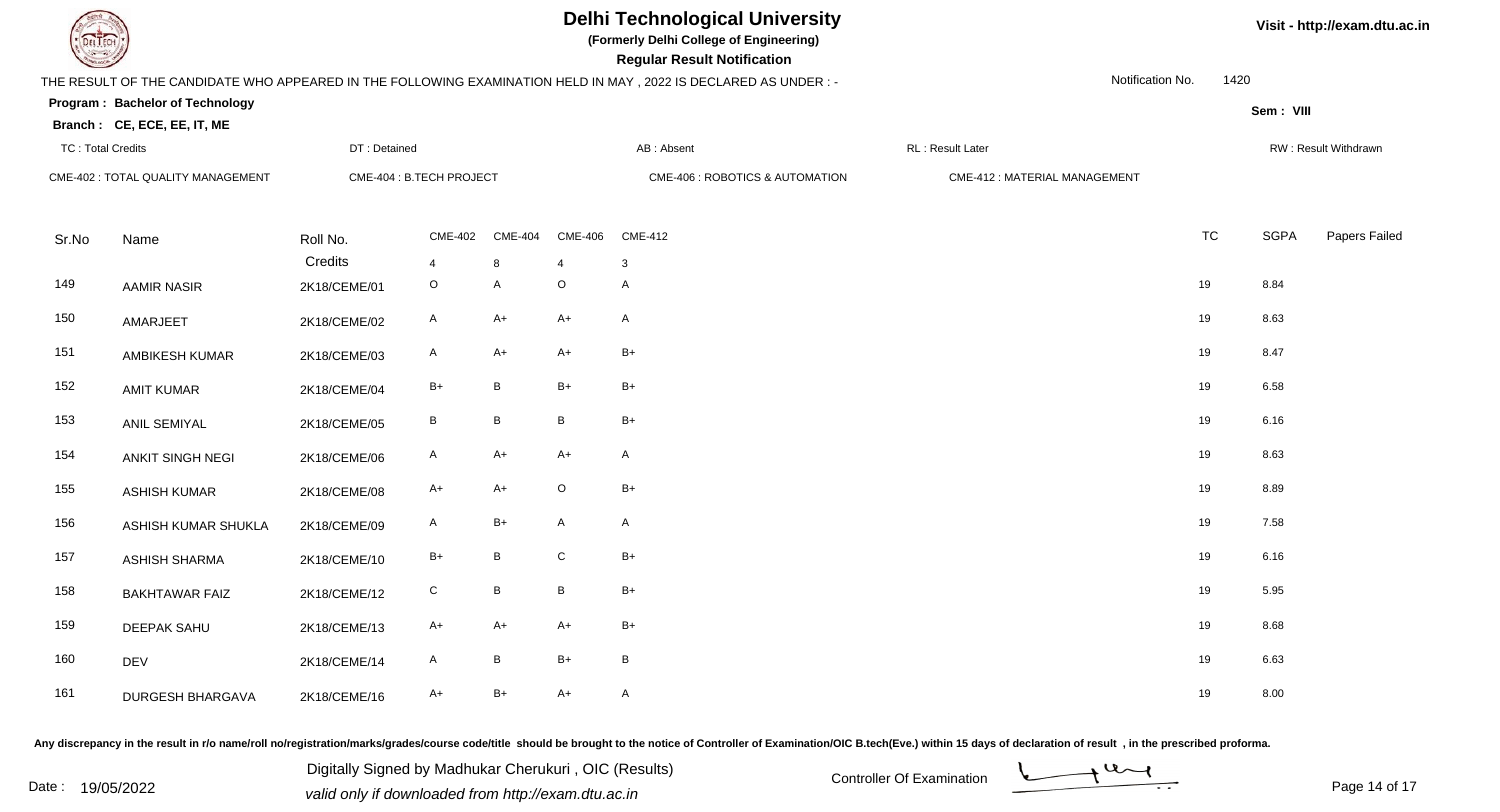

**(Formerly Delhi College of Engineering)**

| <b>Consultant Property</b> |                                    |              |                          |                |                           | <b>Regular Result Notification</b>                                                                              |                              |             |             |                                     |
|----------------------------|------------------------------------|--------------|--------------------------|----------------|---------------------------|-----------------------------------------------------------------------------------------------------------------|------------------------------|-------------|-------------|-------------------------------------|
|                            |                                    |              |                          |                |                           | THE RESULT OF THE CANDIDATE WHO APPEARED IN THE FOLLOWING EXAMINATION HELD IN MAY, 2022 IS DECLARED AS UNDER :- | Notification No.             | 1420        |             |                                     |
|                            | Program: Bachelor of Technology    |              |                          |                |                           |                                                                                                                 |                              |             | Sem: VIII   |                                     |
|                            | Branch: CE, ECE, EE, IT, ME        |              |                          |                |                           |                                                                                                                 |                              |             |             |                                     |
| <b>TC: Total Credits</b>   |                                    | DT: Detained |                          |                |                           | AB: Absent                                                                                                      | RL : Result Later            |             |             | RW: Result Withdrawn                |
|                            | CME-402 : TOTAL QUALITY MANAGEMENT |              | CME-404 : B.TECH PROJECT |                |                           | CME-406 : ROBOTICS & AUTOMATION                                                                                 | CME-412: MATERIAL MANAGEMENT |             |             |                                     |
|                            |                                    |              |                          |                |                           |                                                                                                                 |                              |             |             |                                     |
| Sr.No                      | Name                               | Roll No.     | <b>CME-402</b>           | <b>CME-404</b> | <b>CME-406</b>            | <b>CME-412</b>                                                                                                  |                              | <b>TC</b>   | <b>SGPA</b> | Papers Failed                       |
| 162                        |                                    | Credits      | $\overline{4}$           | 8              | $\overline{4}$<br>$\circ$ | $\mathbf{3}$<br>$\mathsf A$                                                                                     |                              | 19          | 8.84        |                                     |
|                            | <b>GAJANAND GUPTA</b>              | 2K18/CEME/19 | $\circ$                  | $\overline{A}$ |                           |                                                                                                                 |                              |             |             |                                     |
| 163                        | <b>JATIN PANDEY</b>                | 2K18/CEME/20 | $\mathsf{A}$             | A+             | $B+$                      | $\mathsf{A}$                                                                                                    |                              | 19          | 8.21        |                                     |
| 164                        | <b>MOHD AMIR</b>                   | 2K18/CEME/24 | $\mathsf{A}$             | $\, {\sf B}$   | В                         | $A+$                                                                                                            |                              | 19          | 6.89        |                                     |
| 165                        | <b>MUKUL</b>                       | 2K18/CEME/26 | $\mathsf{B}+$            | $\, {\sf B}$   | $B+$                      | $B+$                                                                                                            |                              | 19          | 6.58        |                                     |
| 166                        | <b>NISHANT</b>                     | 2K18/CEME/27 | $\mathsf{A}$             | $A+$           | A                         | $\mathsf{A}$                                                                                                    |                              | 19          | 8.42        |                                     |
| 167                        | PAWAN KUMAR                        | 2K18/CEME/28 | $\mathsf{B}+$            | $B+$           | B                         | $B+$                                                                                                            |                              | 19          | 6.79        |                                     |
| 168                        | PIYUSH SHARMA                      | 2K18/CEME/29 | $A+$                     | $A+$           | $A+$                      | $\mathsf{A}$                                                                                                    |                              | 19          | 8.84        |                                     |
| 169                        | PRASHANT SAURABH                   | 2K18/CEME/30 | $A+$                     | B              | A                         | $\mathsf{A}$                                                                                                    |                              | 19          | 7.37        |                                     |
| 170                        | PRINCE KUMAR                       | 2K18/CEME/32 | $A+$                     | $B+$           | B                         | $\, {\bf B}$                                                                                                    |                              | 19          | 7.05        |                                     |
| 171                        | PURSHOTTAM KUMAR                   | 2K18/CEME/33 | $\mathsf{A}$             | $B+$           | $B+$                      | $B+$                                                                                                            |                              | 19          | 7.21        |                                     |
| 172                        | RAHUL SHARMA                       | 2K18/CEME/34 | $\mathsf F$              | F              | $\mathsf F$               | $\mathsf F$                                                                                                     |                              | $\mathbf 0$ | 0.00        | CME-402CME-404, CME-406<br>CME-412, |
| 173                        | RAJAN KUMAR JHA                    | 2K18/CEME/35 | $\, {\bf B} \,$          | $\, {\sf B}$   | $\mathsf F$               | $\mathsf F$                                                                                                     |                              | 12          | 3.79        | CME-406,<br>CME-412,                |
| 174                        | <b>RAMAKANT</b>                    | 2K18/CEME/36 | $\circ$                  | B+             | $A+$                      | $\, {\bf B} \,$                                                                                                 |                              | 19          | 7.89        |                                     |

Any discrepancy in the result in r/o name/roll no/registration/marks/grades/course code/title should be brought to the notice of Controller of Examination/OIC B.tech(Eve.) within 15 days of declaration of result, in the pr

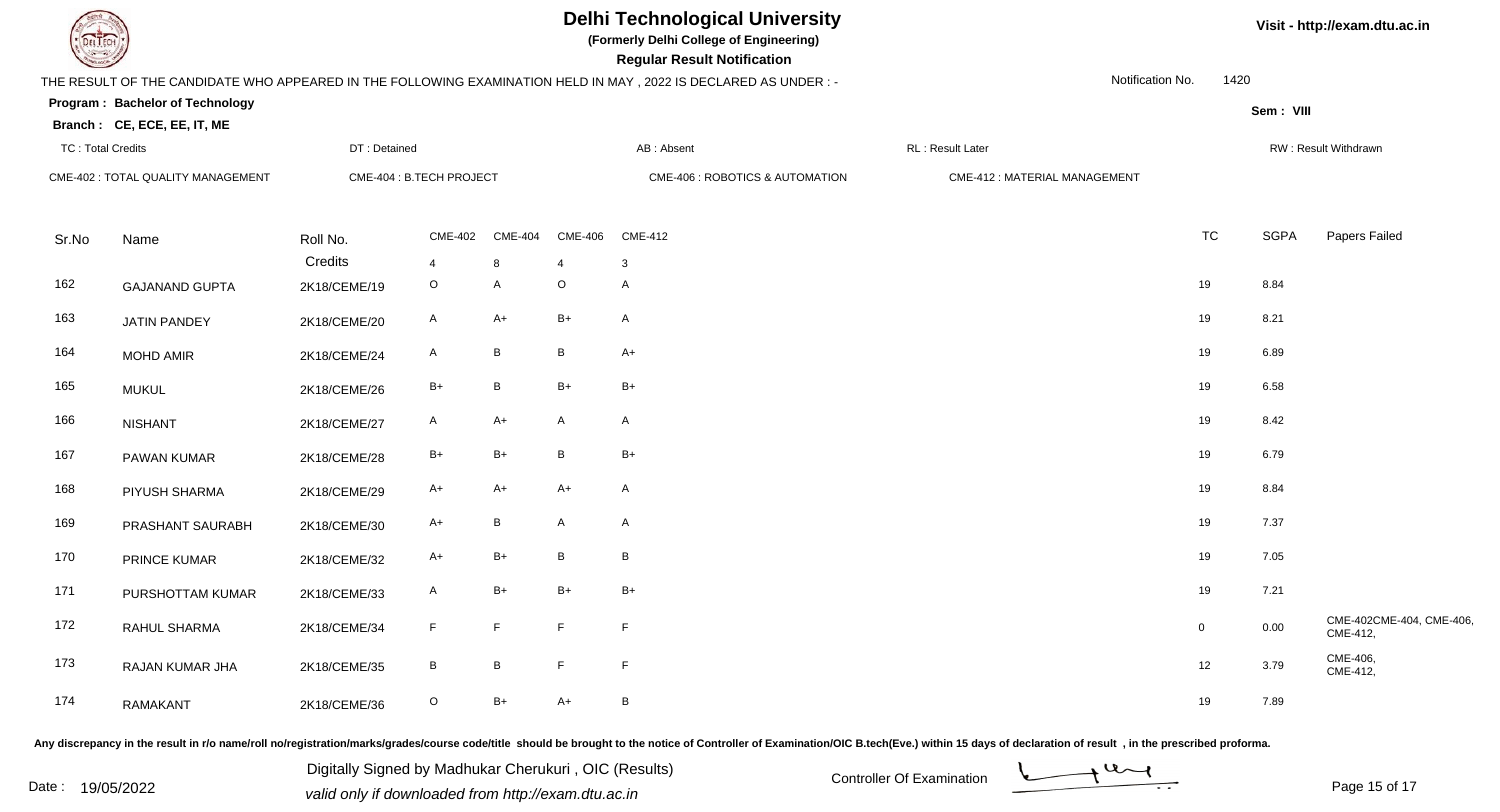

**(Formerly Delhi College of Engineering)**

| <b>Consult of Democratical Consultants</b> |                                    |              |                          |                |                | <b>Regular Result Notification</b>                                                                              |                              |             |             |                                     |
|--------------------------------------------|------------------------------------|--------------|--------------------------|----------------|----------------|-----------------------------------------------------------------------------------------------------------------|------------------------------|-------------|-------------|-------------------------------------|
|                                            |                                    |              |                          |                |                | THE RESULT OF THE CANDIDATE WHO APPEARED IN THE FOLLOWING EXAMINATION HELD IN MAY, 2022 IS DECLARED AS UNDER :- | Notification No.             | 1420        |             |                                     |
|                                            | Program: Bachelor of Technology    |              |                          |                |                |                                                                                                                 |                              |             | Sem: VIII   |                                     |
|                                            | Branch: CE, ECE, EE, IT, ME        |              |                          |                |                |                                                                                                                 |                              |             |             |                                     |
| <b>TC: Total Credits</b>                   |                                    | DT: Detained |                          |                |                | AB: Absent                                                                                                      | RL: Result Later             |             |             | RW: Result Withdrawn                |
|                                            | CME-402 : TOTAL QUALITY MANAGEMENT |              | CME-404 : B.TECH PROJECT |                |                | CME-406 : ROBOTICS & AUTOMATION                                                                                 | CME-412: MATERIAL MANAGEMENT |             |             |                                     |
|                                            |                                    |              |                          |                |                |                                                                                                                 |                              |             |             |                                     |
| Sr.No                                      | Name                               | Roll No.     | <b>CME-402</b>           | <b>CME-404</b> | <b>CME-406</b> | <b>CME-412</b>                                                                                                  |                              | <b>TC</b>   | <b>SGPA</b> | Papers Failed                       |
|                                            |                                    | Credits      | 4                        | 8              | $\overline{4}$ | $\mathbf{3}$                                                                                                    |                              |             |             |                                     |
| 175                                        | <b>RISHABH KUMAR</b>               | 2K18/CEME/37 | $\circ$                  | $A+$           | $\circ$        | $B+$                                                                                                            |                              | 19          | 9.11        |                                     |
| 176                                        | <b>ROHIT</b>                       | 2K18/CEME/38 | $\mathsf{A}$             | $B+$           | $\mathsf{A}$   | $\, {\bf B}$                                                                                                    |                              | 19          | 7.26        |                                     |
| 177                                        | <b>ROHIT KUMAR SINGH</b>           | 2K18/CEME/40 | $\mathsf{A}$             | $B+$           | $B+$           | $B+$                                                                                                            |                              | 19          | 7.21        |                                     |
| 178                                        | SANDEEP KUMAR<br>CHAKRAWARTI       | 2K18/CEME/41 | $\mathsf{A}$             | B+             | $A+$           | $\mathsf{A}$                                                                                                    |                              | 19          | 7.79        |                                     |
| 179                                        | SHESHANK PANDEY                    | 2K18/CEME/42 | ${\bf C}$                | B              | $\mathsf C$    | $B+$                                                                                                            |                              | 19          | 5.74        |                                     |
| 180                                        | SHIVANG DUTT                       | 2K18/CEME/43 | A                        | B              | B              | $\mathsf{A}$                                                                                                    |                              | 19          | 6.74        |                                     |
| 181                                        | <b>SUBHASH</b>                     | 2K18/CEME/44 | $B+$                     | B              | ${\bf C}$      | $\, {\bf B} \,$                                                                                                 |                              | 19          | 6.00        |                                     |
| 182                                        | SURAJ KUMAR JHA                    | 2K18/CEME/46 | $\, {\bf B} \,$          | $\sf B$        | A              | $B+$                                                                                                            |                              | 19          | 6.58        |                                     |
| 183                                        | <b>TANSUKH RAI GAUTAM</b>          | 2K18/CEME/48 | $\mathsf{A}$             | $A+$           | $\mathsf{A}$   | $\mathsf{A}$                                                                                                    |                              | 19          | 8.42        |                                     |
| 184                                        | <b>TARUN PHORE</b>                 | 2K18/CEME/49 | $\, {\sf B}$             | B              | $B+$           | $\mathsf{A}$                                                                                                    |                              | 19          | 6.53        |                                     |
| 185                                        | UTKARSH YADAV                      | 2K18/CEME/50 | $\mathsf{A}$             | B              | $B+$           | $B+$                                                                                                            |                              | 19          | 6.79        |                                     |
| 186                                        | <b>VARTIKA KUMARI</b>              | 2K18/CEME/51 | A+                       | A+             | $A+$           | $\mathsf{A}$                                                                                                    |                              | 19          | 8.84        |                                     |
| 187                                        | <b>VIKESH KUMAR</b>                | 2K18/CEME/52 | $\mathsf F$              | F              | F              | $\mathsf F$                                                                                                     |                              | $\mathbf 0$ | 0.00        | CME-402CME-404, CME-406<br>CME-412, |

Any discrepancy in the result in r/o name/roll no/registration/marks/grades/course code/title should be brought to the notice of Controller of Examination/OIC B.tech(Eve.) within 15 days of declaration of result, in the pr

Date : 19/05/2022 Valid only if downloaded from http://exam.dtu.ac.in<br>
Date : 19/05/2022 valid only if downloaded from http://exam.dtu.ac.in Digitally Signed by Madhukar Cherukuri , OIC (Results)



Page 16 of 17